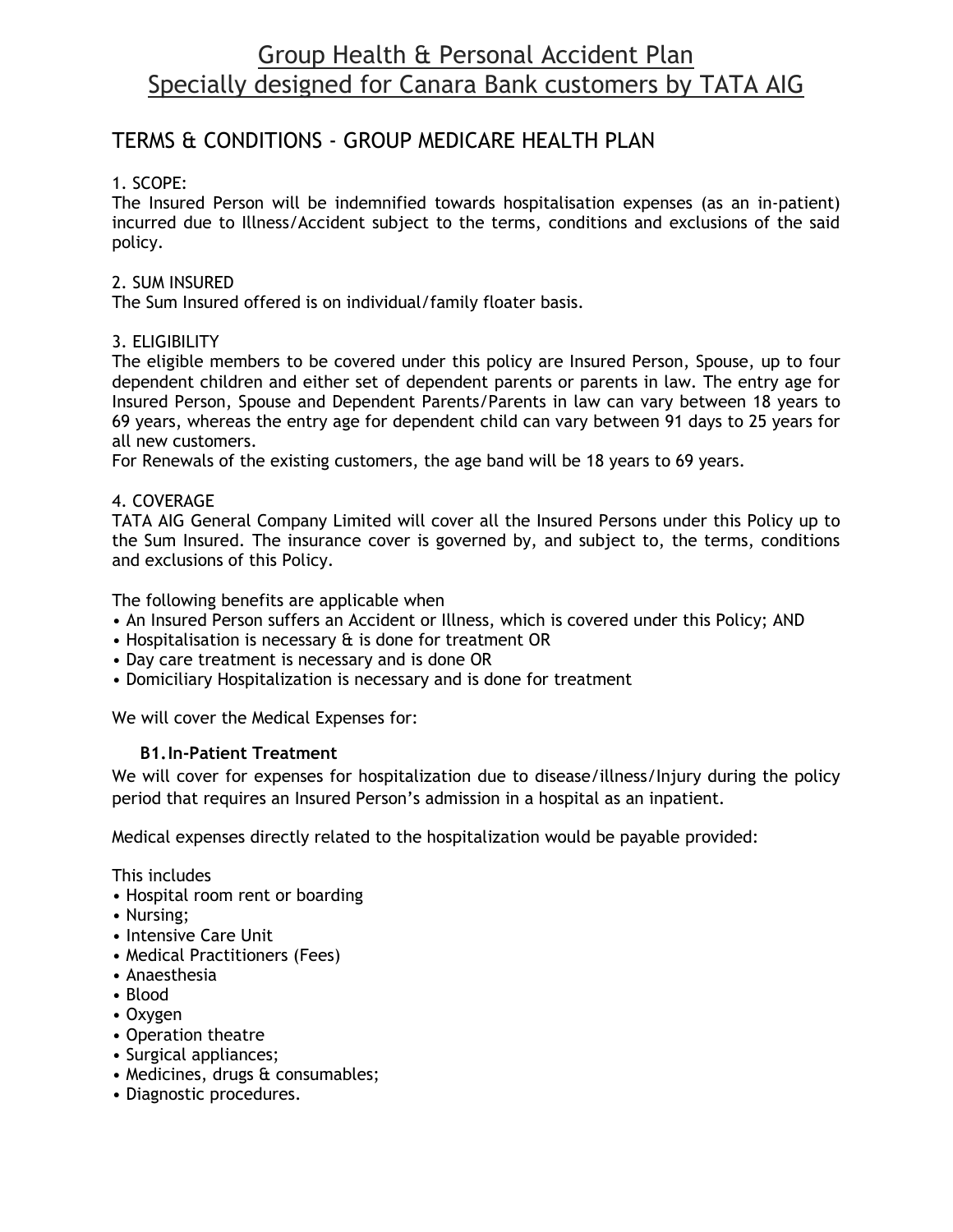#### **B2.Pre-Hospitalization expenses**

We will cover the Pre-Hospitalization expenses for consultations, investigations and medicines incurred up to 60 days as specified in your policy schedule/Certificate of Insurance.

The benefit is payable if We have admitted a claim under In-patient Treatment/Day Care Procedures benefit/Domiciliary hospitalization.

#### **B3.Post-Hospitalization expenses**

We will cover the Post-Hospitalization expenses for consultations, investigations and medicines incurred up to 90 days, as specified in your policy schedule/Certificate of Insurance.

The benefit is payable if We have admitted a claim under In-patient Treatment/Day Care Procedures benefit/Domiciliary hospitalization.

#### **B4.Day Care Procedures**

We will cover expenses for listed Day Care Treatment due to disease/illness/Injury during the policy period taken at a hospital or a Day Care Centre. The list of such day care procedures covered is available in annexure I attached below.

This benefit under the policy will be limited to the amount specified in the Policy Schedule/ Certificate of Insurance.

Treatment normally taken on out-patient basis is not included in the scope of this cover.

#### **B5.Domiciliary Treatment**

Domiciliary hospitalization means medical treatment for an illness/disease/injury which in the normal course would require care and treatment at a hospital but is actually taken while confined at home under any of the following circumstances:

- i. the condition of the patient is such that he/she is not in a condition to be removed to a hospital, or
- ii. The patient takes treatment at home on account of non-availability of room in a hospital.

We will cover for expenses related to Domiciliary Hospitalization of the insured person if the treatment exceeds beyond three days. The treatment must be for management of an illness and not for enteral feedings or end of life care.

This benefit under the policy will be limited to the amount specified in the Policy Schedule/ Certificate of Insurance.

#### **B6.Organ Donor**

We will cover for Medical and surgical Expenses of the organ donor for harvesting the organ where an Insured Person is the recipient provided that:

- i. The organ donor is any person whose organ has been made available in accordance and in compliance with The Transplantation of Human Organs Act(Amended) , 1994 and other applicable laws and rules and the organ donated is for the use of the Insured Person, and
- ii. We have accepted an inpatient Hospitalization claim for the insured member under In Patient Hospitalization Treatment (section B1).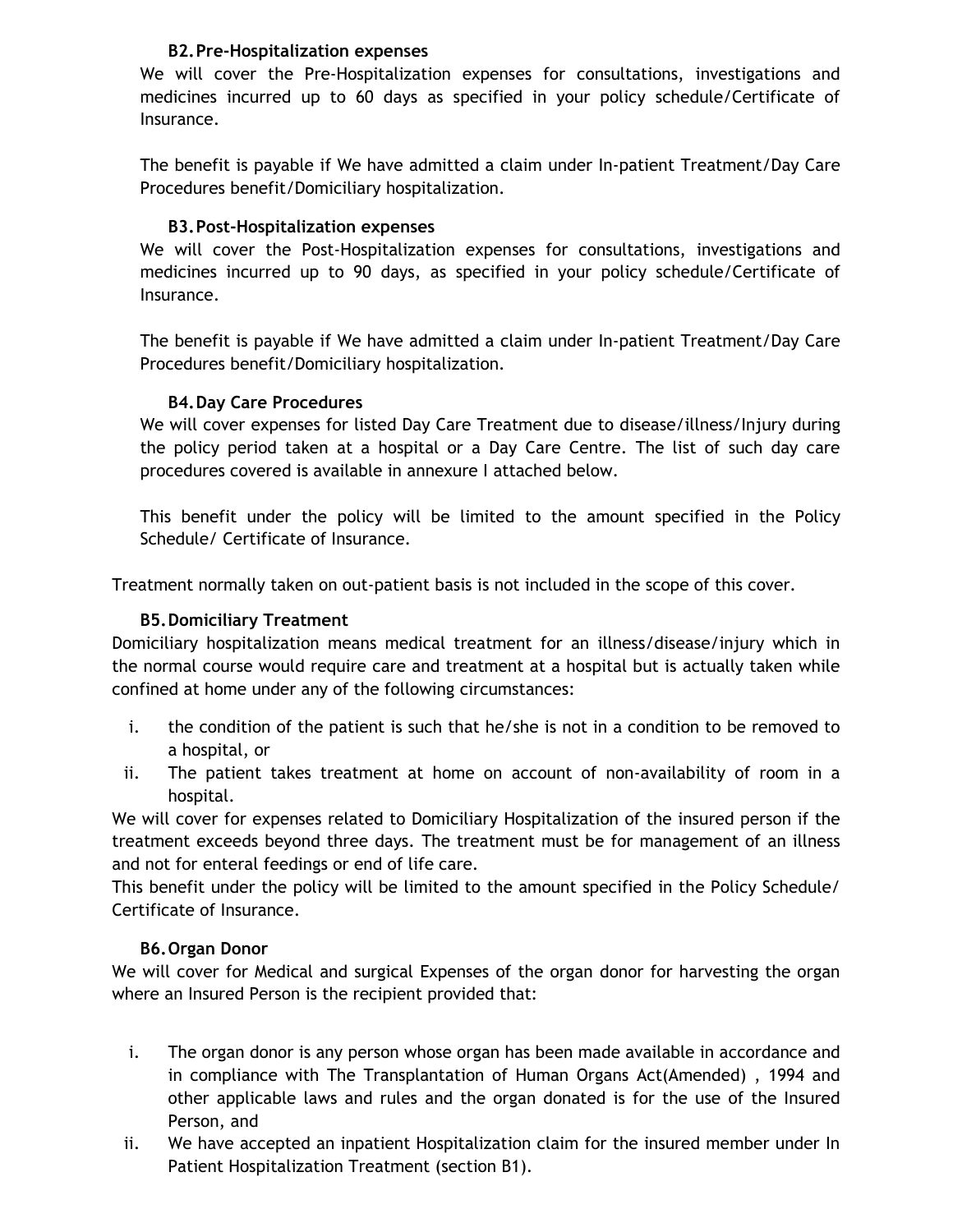This benefit under the policy will be limited to the amount specified in the Policy Schedule/ Certificate of Insurance.

## **B7.Ambulance Cover**

We will cover for expenses incurred on transportation of Insured Person in a registered ambulance to a Hospital for admission in case of an Emergency or from one hospital to another hospital for better medical facilities and treatment, subject to amount as specified on the policy schedule/Certificate of Insurance. Emergency Ambulance Services up to Rs.2000/- per hospitalisation

For this claim to be paid, the claim must be admissible under section In-patient Treatment or Day Care Procedures of this policy.

#### **B8. AYUSH Benefit**

We will cover for expenses incurred on in-patient treatment taken under Ayurveda, Unani, Sidha and Homeopathy in any of the following:

- i. government hospital or in any institute recognized by government and/or accredited by Quality Council of India / National Accreditation Board for Hospitals and Healthcare Providers excluding center for spas, massage and health rejuvenation procedures.
- ii. Teaching hospitals of AYUSH colleges recognized by Central Council of Indian Medicine (CCIM) and Central Council of Homeopathy (CCH)
- iii. AYUSH Hospitals having registration with a Government authority under appropriate Act in the State/UT and complies with the following as minimum criteria:
	- has at least fifteen in-patient beds;
	- has minimum five qualified and registered AYUSH doctors;
	- has qualified paramedical staff under its employment round the clock;
	- has dedicated AYUSH therapy sections;
	- maintains daily records of patients and makes these accessible to the insurance company's authorized personnel.

This benefit shall be applicable to <<All insured persons/Primary Insured Person/Dependents of Primary insured person>> for an amount as specified on the policy schedule/Certificate of insurance.

The Benefit under this cover shall be part of inpatient sum insured.

Cancer of specified severity means:

A malignant tumor characterized by the uncontrolled growth and spread of malignant cells with invasion and destruction of normal tissues. This diagnosis must be supported by histological evidence of malignancy. The term cancer includes leukemia, lymphoma and sarcoma.

The following are excluded:

- i. All tumors which are histologically described as carcinoma in situ, benign, pre-malignant, borderline malignant, low malignant potential, neoplasm of unknown behavior, or non-invasive, including but not limited to: Carcinoma in situ of breasts, Cervical dysplasia CIN-1, CIN-2 and CIN-3.
- ii. Any non-melanoma skin carcinoma unless there is evidence of metastases to lymph nodes or beyond;
- iii. Malignant melanoma that has not caused invasion beyond the epidermis;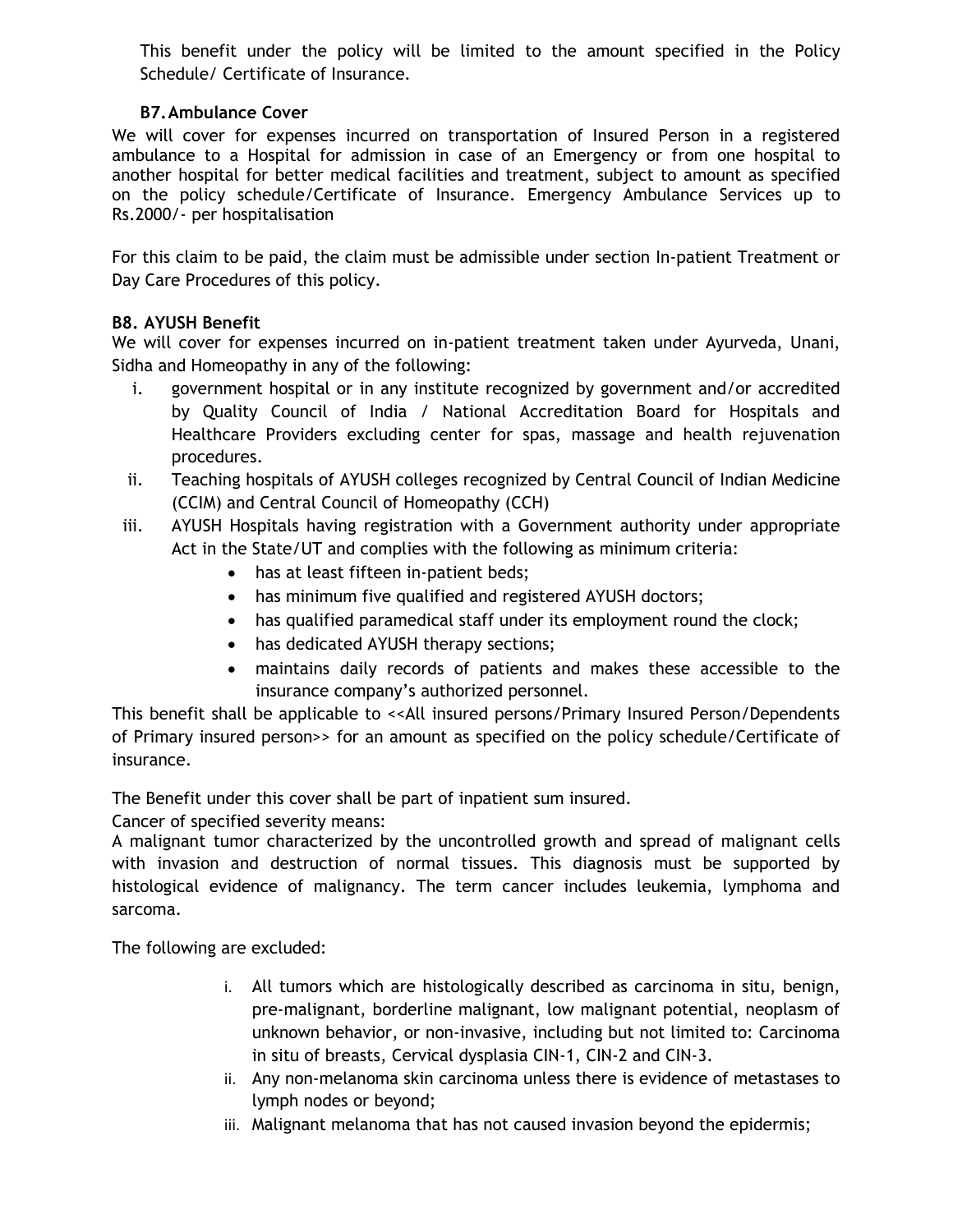- iv. All tumors of the prostate unless histologically classified as having a Gleason score greater than 6 or having progressed to at least clinical TNM classification T2N0M0;
- v. All Thyroid cancers histologically classified as T1N0M0 (TNM Classification) or below;
- vi. Chronic lymphocytic leukemia less than RAI stage 3
- vii. Non-invasive papillary cancer of the bladder histologically described as TaN0M0 or of a lesser classification;
- viii. All Gastro-Intestinal Stromal Tumors histologically classified as T1N0M0 (TNM Classification) or below and with mitotic count of less than or equal to 5/50 HPFs;
- ix. All tumors in the presence of HIV infection.

#### **B9. Critical Illness (Indemnity based) - if opted**

An additional limit of Rs 1, 2,3 or 5 lacs shall be available for coverage of expenses incurred on Inpatient and Day Care Treatment of the below as opted on individual basis listed number of critical illnesses.

- 1 Blindness
- 2 Cancer
- 3 Open Chest CABG
- 4 Creutzfeldt Jakob Disease
- 5 Kidney Failure Requiring Regular Dialysis
- 6 Open Heart Replacement or Repair of Heart Valves
- 7 Major organ Transplant
- 8 Motor Neutron Disease with permanent symptoms
- 9 Multiple Sclerosis with persisting symptoms
- 10 Myocardial Infarction (First Heart Attack of specific severity)
- 11 Permanent Paralysis of Limbs
- 12 Primary Pulmonary Hypertension
- 13 Progressive Scleroderma
- 14 Stroke resulting in permanent symptoms
- 15 Third Degree Burns

#### **B10. Restore Benefit**

We will automatically restore the Inpatient Sum Insured upon exhaustion of the Sum Insured during the policy period. This benefit can be availed once during the policy period subject to the following conditions:

- i. This benefit shall be applicable to <<All insured persons/Primary Insured Person/Dependents of Primary insured person>>
- ii. The restored sum insured can be used for all claims made by the insured person(s) who have not claimed earlier under Sections – Inpatient Treatment, Pre/post Hospitalization expenses and day care procedures. In case the insured has claimed under these sections, then this automatic restoration benefit is available for admissions due to unrelated illness/diseases. However, this benefit for related illness/diseases would be available, in case of claimed insured person(s), for admissions after 45 days from the date of discharge of the earlier claim.
- iii. In case of Family Floater policy, Reinstatement of Sum Insured will be available for all Insured Persons in the Policy on floater basis
- iv. This benefit shall be applicable annually for policies with tenure of more than 1 year.
- v. The unutilized restored sum insured cannot be carried forward.

#### **B11. Hospital Daily Cash**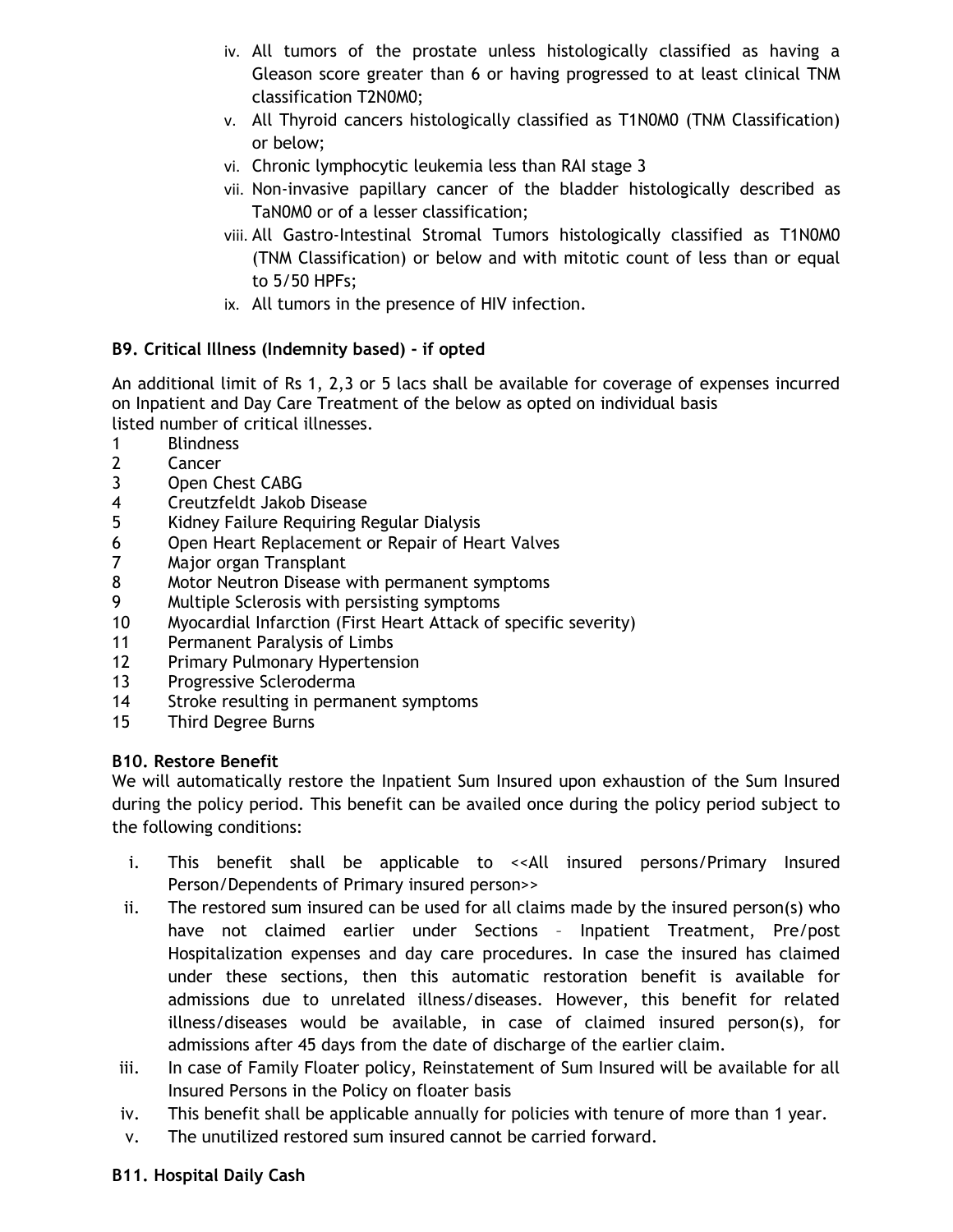If an Insured Person suffers an Illness or an Accident during the Policy Period that requires that Insured Person's Hospitalisation as an inpatient, then

i) We will pay Daily Cash amount for each continuous and completed period of 24 hours that the Insured Person is Hospitalised subject

| to maximum number or days as specified in the betow table |         |         |     |    |
|-----------------------------------------------------------|---------|---------|-----|----|
|                                                           |         | Maximum | No. | οf |
| Sum Insured                                               | Per Day | Davs    |     |    |
| I Upto 5 lacs                                             | 500     | 30      |     |    |
| Above 5 lacs                                              | 1000    | 30      |     |    |

to maximum number of days as specified in the below table

- i. This benefit shall be applicable to <<All insured persons/Primary Insured Person/Dependents of Primary insured person>>
- ii. In case of Hospitalization << in Intensive Care Unit and/or due to accident >>, the Daily Cash Benefit will be twice the Hospital Daily Cash Benefit amount specified in the Policy Schedule/ Certificate of Insurance under cover for which the claim qualifies.
- iii. For this claim to be paid, the main claim must be admissible under sections Inpatient Treatment or Day care procedures of this policy.
- iv. The Benefit under this cover will be over and above inpatient sum insured.

#### **B12. Preventive Health Check-Up**

We will reimburse the reasonable costs incurred by an Insured Person of obtaining a health check upto INR 4000/- per policy.

| l si                                            |  |  | 1 lacs   2 lacs   3 lacs   5 lacs   6 Lacs   7.5 lacs   10 lacs   12 Lacs   15 lacs |             |      |
|-------------------------------------------------|--|--|-------------------------------------------------------------------------------------|-------------|------|
| Benefit Amt.   1500   2000   2200   2500   2800 |  |  | 3000                                                                                | 3500   3700 | 4000 |

We will pay the reasonable and customary Charges incurred, in respect of health checkup, during the Policy Year in, up to the limit specified in the Policy Schedule/ Certificate of Insurance, provided that:

- i. This benefit shall be applicable to << All insured persons/Primary Insured Person/Dependents of Primary insured person>>
- ii. The benefit payable would be over and above inpatient sum insured.
- iii. This benefit is NOT applicable in the first year. This benefit is applicable only after renewal with TATA AIG.
- iv. This means a package of medical test(s) undertaken for general assessment of health status, it does not include any diagnostic or investigative medical tests for evaluation of illness or disease.
- v. This benefit if unclaimed cannot be carried forward and would not be provided if the group policy is not renewed further.

## **B13. Emergency Air ambulance cover**

We will pay for ambulance transportation of the Insured Person in an airplane or helicopter subject to amount specified on the policy schedule/Certificate of Insurance, for emergency life threatening health conditions which require immediate and rapid ambulance transportation to the hospital/medical Centre for further medical management. Emergency Air Ambulance covered up to Rs. 100000/-

The Medical Evacuation should be prescribed by a Medical Practitioner and should be Medically Necessary.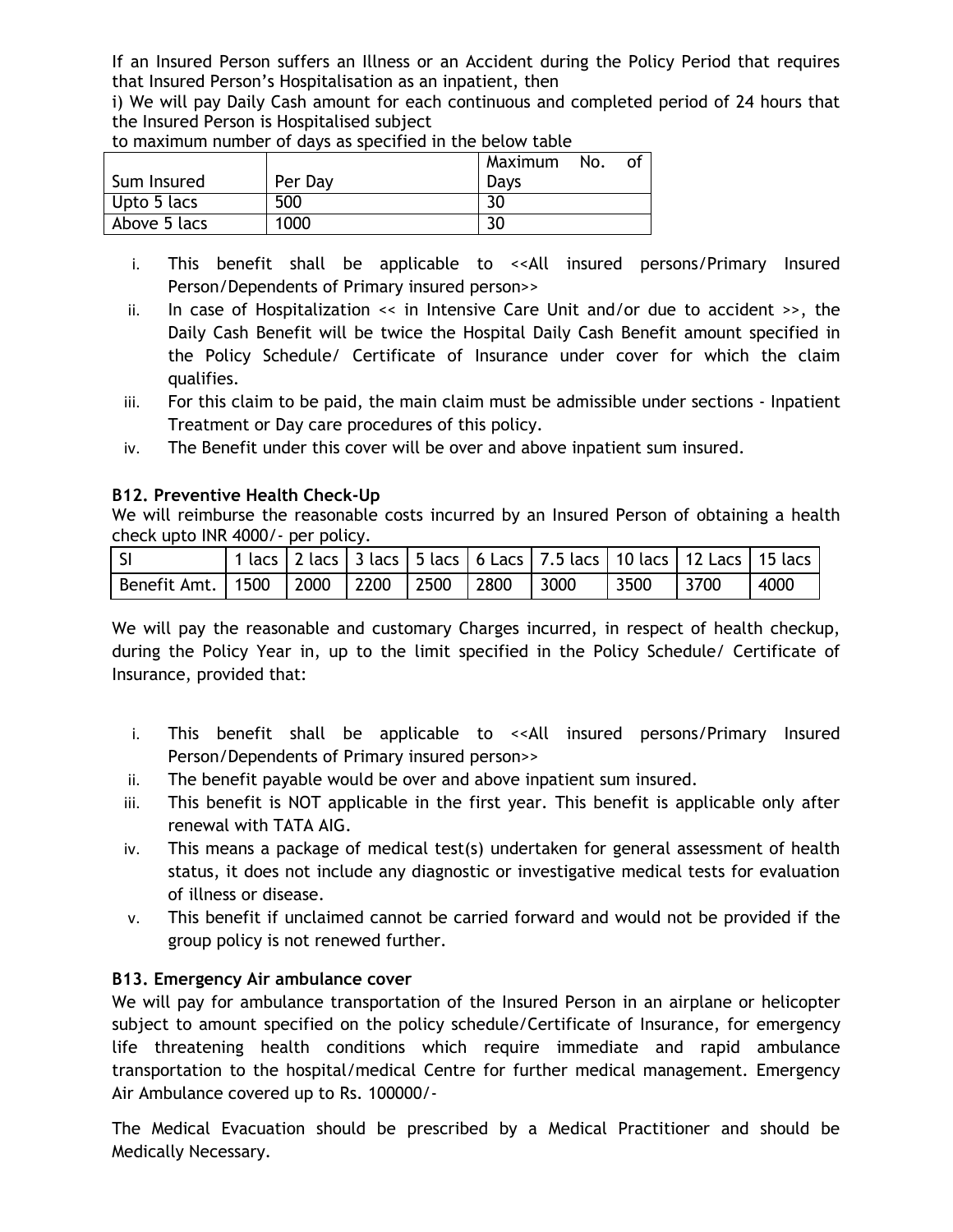This benefit shall only be payable if we have accepted an inpatient treatment claim for the Insured member under In Patient Treatment benefit.

This benefit shall be applicable to << All insured persons/Primary Insured Person/Dependents of Primary insured person>>.

The Benefit under this cover shall be part of inpatient sum insured.

## **B14. Psychiatric/Mental Disorder Treatment on Inpatient basis**

We will cover the Medical Expenses up to the limit specified in the Policy Schedule /Certificate of Insurance for In-patient treatment in a recognized psychiatric unit of a Hospital including consultations, diagnostics, counselling and/or therapy and medication. The In-patient treatment under this Benefit must at all times is administered under the direct control of a registered psychiatrist. Psychiatric ailments covered up to Rs. 25000/- on Inpatient basis.

This benefit shall be applicable to <<All insured persons/Primary Insured Person/Dependents of Primary insured person>>.

The Benefit under this cover shall be part of inpatient sum insured. All other policy terms and conditions remain unaltered.

## **EXCLUSIONS**

In addition to the policy exclusions, following exclusions shall be applicable for this critical illness cover. We will not pay for critical illness benefits for any loss resulting in whole or in part from, or expenses incurred, directly or indirectly in respect of:

- i. Any Pre-existing Condition, or its related conditions arising from it, or
- ii. Any Critical Illness resulting from a physical condition which existed prior to first risk inception date which was not disclosed , or
- iii. Any Critical Illness/Disability based on a Diagnosis made by the Insured or his/her Immediate Family Member or anyone who is living in the same household as the Insured or by a herbalists, acupuncturist or any other non-traditional health care provider.

The following exclusions will be applicable in addition to the exclusions under the Base Cover –Section 3:

- i. Any Pre-existing injury/disability, or any complication arising from it, or
- ii. Any physical disability which existed prior to first risk inception date which was not disclosed , or
- iii. Intentional self- Injury, suicide,
- iv. Arising or resulting from the insured person(s) committing any breach of law with criminal intent; or
- v. Being under the influence of drugs, alcohol, or other intoxicants or hallucinogens unless properly prescribed by a Physician and taken as prescribed; or
- vi. War, civil war, invasion, insurrection, revolution, act of foreign enemy, hostilities (whether War be declared or not), rebellion, mutiny, use of military power or usurpation of government or military power; or
- vii. Serving in any branch of the Military or Armed Forces of any country, whether in peace or War, and in such an event We, upon written notification by You, shall return the pro rata premium for any such period of service; or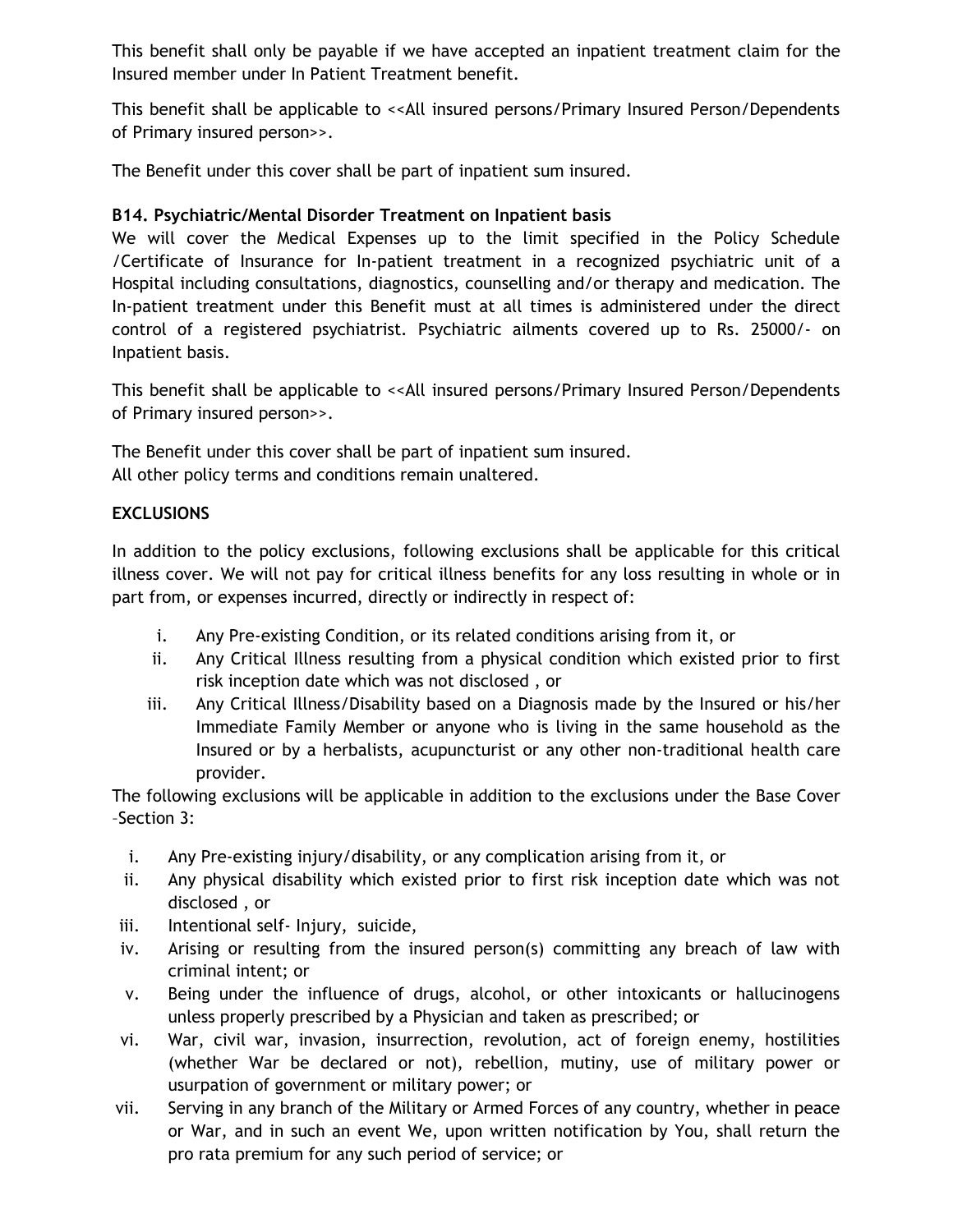- viii. Ionising radiation or contamination by radioactivity from any nuclear fuel or from any nuclear waste from burning nuclear fuel; or
- ix. The radioactive, toxic, explosive or other dangerous properties of any explosive nuclear equipment or any part of that equipment; or
- x. Arising out of or resulting directly or indirectly caused by, resulting from or in connection with any act of terrorism.
- xi. Participation in winter sports, skydiving/parachuting, hang gliding, bungee jumping, scuba diving, mountain climbing (where ropes or guides are customarily used), riding or driving in races or rallies using a motorized vehicle or bicycle, caving or pot-holing, hunting or equestrian activities, skin diving or other underwater activity, rafting or canoeing involving white water rapids, yachting or boating outside coastal waters (2 miles), participation in any Professional Sport, any bodily contact sport or any other hazardous or potentially dangerous sport for which you are trained or untrained; or
- xii. Disability based on a Diagnosis made by the Insured or his/her Immediate Family Member or anyone who is living in the same household as the Insured or by a herbalists, acupuncturist or any other non-traditional health care provider.

## **Claims Procedures:**

This section explains about the procedures involved to file a valid claim by the insured member and processes related in managing the claim by TPA or Us. All the procedures and processes such as notification of claim, availing cashless service, supporting claim documents and related claim terms of payment are explained in this section.

| Consultation<br>Treatment,<br><b>or</b><br>Procedure:                                                                           | We or Our TPA* must be informed:                                     |
|---------------------------------------------------------------------------------------------------------------------------------|----------------------------------------------------------------------|
| If any treatment for which a claim<br>may be made and that treatment   Person's admission.<br>requires planned Hospitalisation: | At least 48 hours prior to the Insured                               |
| If any treatment for which a claim<br>may be made and that treatment<br>requires emergency Hospitalisation                      | Within 24 hours of the<br>Insured<br>Person's admission to Hospital. |

## **1. Notification of Claim**

Failure to furnish such intimation within the time required shall not invalidate nor reduce any claim if You can satisfy us that it was not reasonably possible for You to give proof of such delay within such time. The Company may relax these timelines only in special circumstances and for the reasons beyond the control of the insured.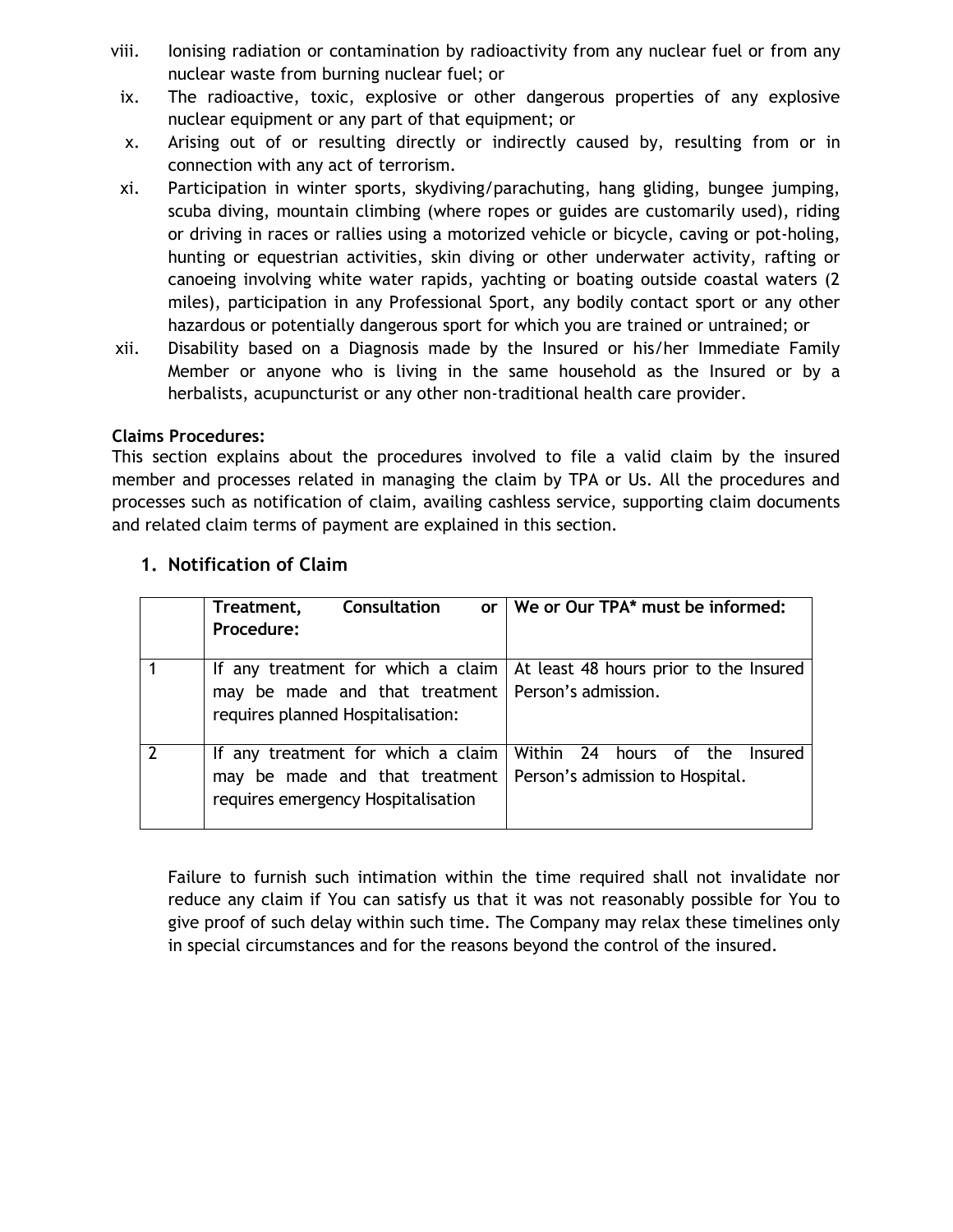# **2. Cashless Service**

| Treatment,                    | Treatment,                | Cashless Service is            | We must be given                                 |
|-------------------------------|---------------------------|--------------------------------|--------------------------------------------------|
| Consultation<br><b>or</b>     | Consultation<br><b>or</b> | Available:                     | that the<br>notice                               |
| Procedure:                    | Procedure<br>Taken        |                                | <b>Insured</b><br><b>Person</b>                  |
|                               | at:                       |                                | wishes<br>take<br>to                             |
|                               |                           |                                | advantage of the                                 |
|                               |                           |                                | <b>cashless</b><br>service                       |
|                               |                           |                                | accompanied<br>by                                |
|                               |                           |                                | full particulars:                                |
|                               |                           |                                |                                                  |
| planned<br>lf<br>any          | Network Hospital          |                                | We will provide   At least $\overline{48}$ hours |
| treatment,                    |                           | cashless<br>service            | before the planned                               |
| consultation<br><sub>or</sub> |                           | making<br>by                   | treatment<br><b>or</b>                           |
| procedure<br>for              |                           | payment to the                 | Hospitalisation                                  |
| which a claim may             |                           | of<br>Our<br>extent            |                                                  |
| be made:                      |                           | liability<br>directly          |                                                  |
|                               |                           | to the<br>Network              |                                                  |
|                               |                           | Hospital.                      |                                                  |
|                               |                           |                                |                                                  |
| If any treatment,             | Network Hospital          | We will provide                | Within 24<br>hours                               |
| consultation<br><sub>or</sub> |                           | cashless<br>service            | after<br>the                                     |
| procedure<br>for              |                           | making<br>by                   | treatment<br><b>or</b>                           |
| which a claim may             |                           | to the<br>payment              | Hospitalisation                                  |
| be made, requiring            |                           | $\mathsf{of}$<br>extent<br>Our |                                                  |
| emergency                     |                           | liability<br>directly          |                                                  |
| hospitalisation               |                           | to the<br><b>Network</b>       |                                                  |
|                               |                           | Hospital.                      |                                                  |
|                               |                           |                                |                                                  |
|                               |                           |                                |                                                  |

# **3. Procedure for Cashless Service**

- i. Cashless Service is only available at Network Hospitals.
- ii. In order to avail cashless treatment, the following procedure must be followed by You:
	- a. Prior to taking treatment and/or incurring Medical Expenses at a Network Hospital, You must call our designated TPA/Us and request pre-authorization.
	- b. For any emergency Hospitalization, our designated TPA/We must be informed no later than 24 hours of the start of Your hospitalization/ treatment.
	- c. For any planned hospitalization, our designated TPA/We must be informed at least 48 hours prior to the start of your hospitalization/treatment.
	- d. Our designated TPA/We will check your coverage as per the eligibility and send an authorization letter to the provider. You have to provide the ID card issued to you along with any other information or documentation that is requested by the TPA/Us to the Network Hospital.
	- e. In case of deficiency in the documents sent to TPA/Us for cashless authorization, the same shall be communicated to the hospital by TPA/Us within 6 hours of receipt of the documents.
	- f. In case the ailment /treatment is not covered under the policy or cashless is rejected due to insufficient documents submitted, a rejection letter would be sent to the hospital within 6 hours.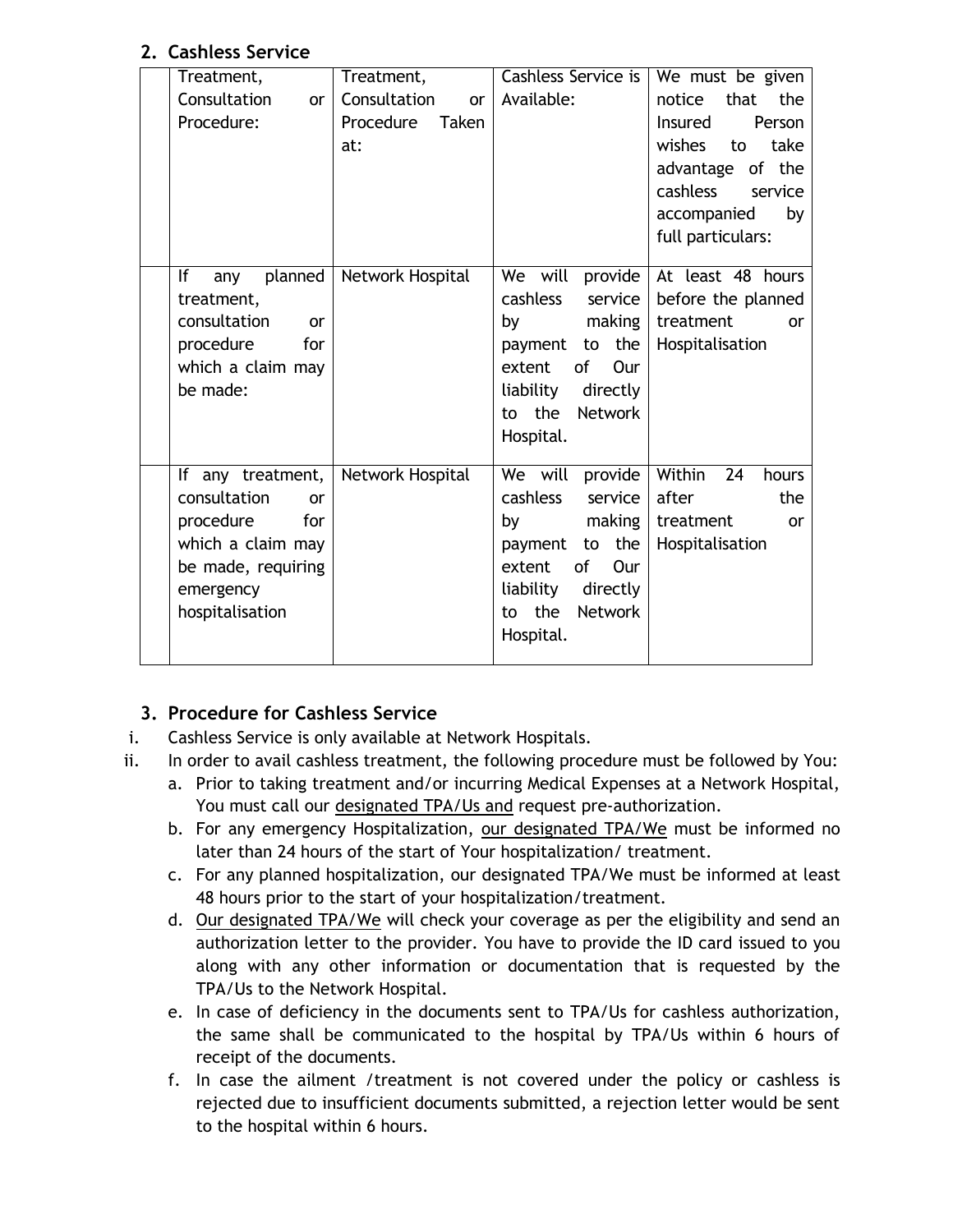- g. Rejection of cashless in no way indicates rejection of the claim. You are required to submit the claim along with required documents for us to decide on the admissibility of the claim.
- h. If the cashless is approved, the original bills and evidence of treatment in respect of the same shall be left with the Network Hospital.
- i. Pre-authorization does not guarantee that all costs and expenses will be covered. We reserve the right to review each claim for Medical Expenses and accordingly coverage will be determined according to the terms and conditions of this Policy.

# **4. Supporting Documentation & Examination**

- i. You or someone claiming on Your behalf shall provide Us with documentation, medical records and information We or Our TPA may request to establish the circumstances of the claim, its quantum or Our liability for the claim within 15 days or earlier of Our request or the Insured Person's discharge from Hospitalisation or completion of treatment.
- ii. Failure to furnish such evidence within the time required shall not invalidate nor reduce any claim if you can satisfy us that it was not reasonably possible for you to give proof within such time.
- iii. We may accept claims where documents have been provided after a delayed interval only in special circumstances and for the reasons beyond the control of the Insured Person.

## iv. **Such documentation will include the following:**

- a. Our claim form, duly completed and signed for on behalf of the Insured Person.We, upon receipt of a notice of claim, will furnish Your representative with such forms as We may require for filing proofs of loss or you may download the claim form from our Web site.
- b. Original Bills (pharmacy purchase bill, consultation bill, diagnostic bill) and any attachments thereto like receipts or prescriptions in support of any amount claimed which will then become Our property.
- c. All medical reports, case histories, investigation reports, indoor case papers/ treatment papers (in reimbursement cases, if available), discharge summaries.
- d. A precise diagnosis of the treatment for which a claim is made.
- e. A detailed list of the individual medical services and treatments provided and a unit price for each in case not available in the submitted hospital bill.
- f. Prescriptions that name the Insured Person and in the case of drugs: the drugs prescribed, their price and a receipt for payment. In case of pre/post hospitalization claim Prescriptions must be submitted with the corresponding Doctor/hospital invoice.
- g. All pre and post investigation, treatment and follow up (consultation) records pertaining to the present ailment for which claim is being made, if and where applicable.
- h. Treating doctor's certificate regarding missing information in case histories e.g. Circumstance of injury and Alcohol or drug influence at the time of accident, if available
- i. Copy of settlement letter from other insurance company or TPA
- j. Stickers and invoice of implants used during surgery
- k. Copy of MLC (Medico legal case) records, if carried out and FIR (First information report) if registered, in case of claims arising out of an accident and available with the claimant.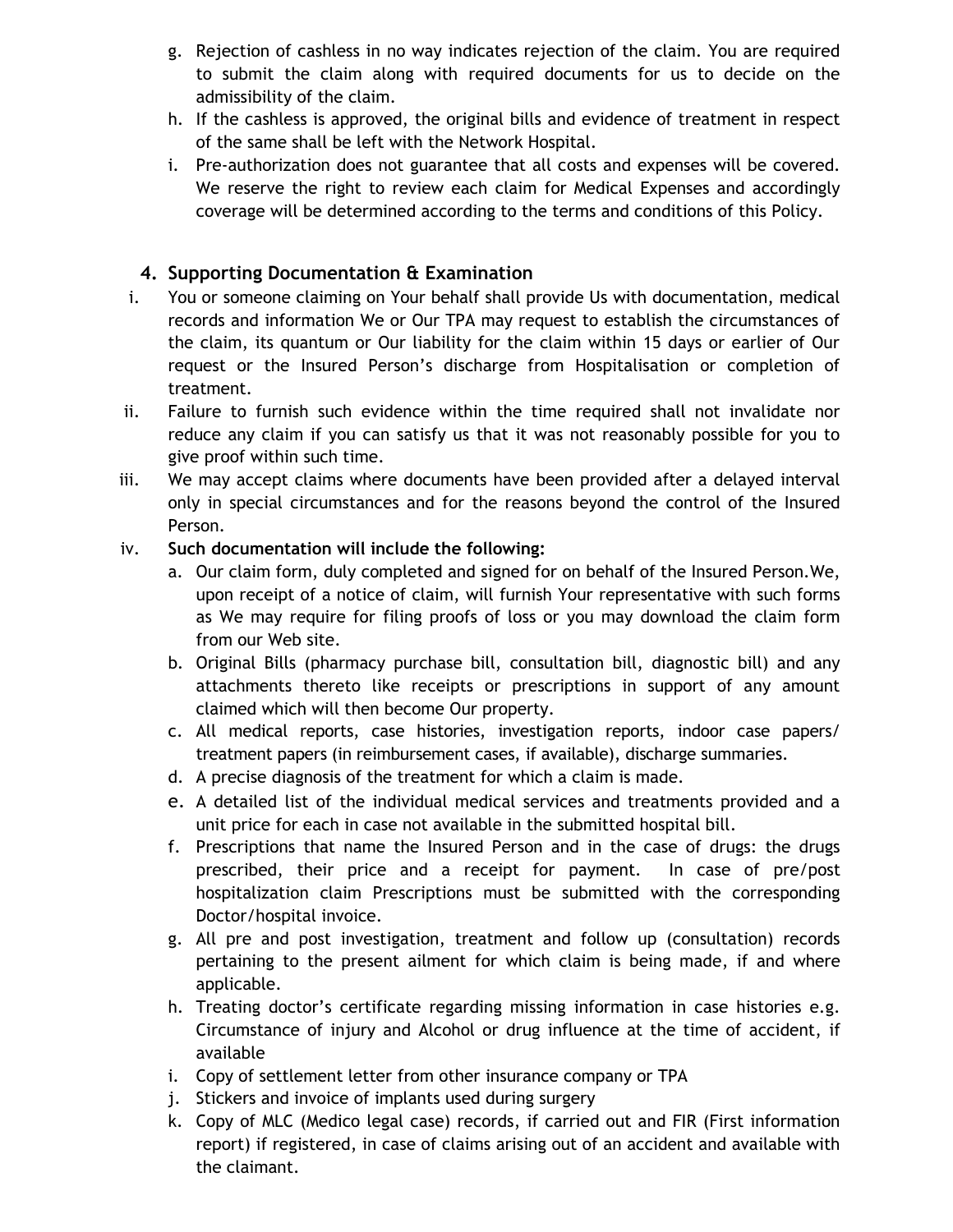- l. Regulatory requirements as amended from time to time, currently mandatory NEFT (to enable direct credit of claim amount in bank account) and KYC (recent ID/Address proof and photograph) requirements
- m. Legal heir/succession certificate , if required
- n. PM report (wherever applicable and conducted)
- v. Note: In case You are claiming for the same event under an indemnity based policy of another insurer and are required to submit the original documents related to Your treatment with that particular insurer, then You may provide Us with the attested copies of such documents along with a declaration from the particular insurer specifying the availability of the original copies of the specified treatment documents with it.

We at our own expense, shall have the right and opportunity to examine insured persons through Our Authorised Medical Practitioner whose details will be notified to insured person when and as often as We may reasonably require during the pendency of a claim hereunder.

## **5. Claims Payment**

- i. We shall be under no obligation to make any payment under this Policy unless We have received all premium payments in full in time and We have been provided with the documentation and information We or Our TPA has requested to establish the circumstances of the claim, its quantum or Our liability for it, and unless the Insured Person has complied with his obligations under this Policy.
- ii. We will only make payment to You under this Policy. Your receipt shall be considered as a complete discharge of Our liability against any claim under this Policy.
- iii. In the event of your death, we will make payment to the Nominee (as named in the Schedule).
- iv. This Policy only covers medical treatment taken within India and payments under this Policy shall only be made in Indian Rupees within India.
- v. We shall settle or reject a claim, as may be the case, within 30 days of the receipt of the last 'necessary' document
- vi. We shall make the payment of claim that has been admitted as payable by Us under the Policy terms and conditions within 30 days from the date of receipt of last necessary document.
- vii. In the case of delay in the payment of a claim, we shall be liable to pay interest from the date of receipt of last necessary document to the date of payment of claim at a rate 2% above the bank rate. For the purpose of this clause, 'bank rate' shall mean bank rate fixed by the Reserve Bank of India (RBI) at the beginning of the financial year in which claim has fallen due.
- viii. All claims will be settled in accordance with the applicable regulatory guidelines, including IRDAI (Protection of Policyholders Interests Regulation), 2017.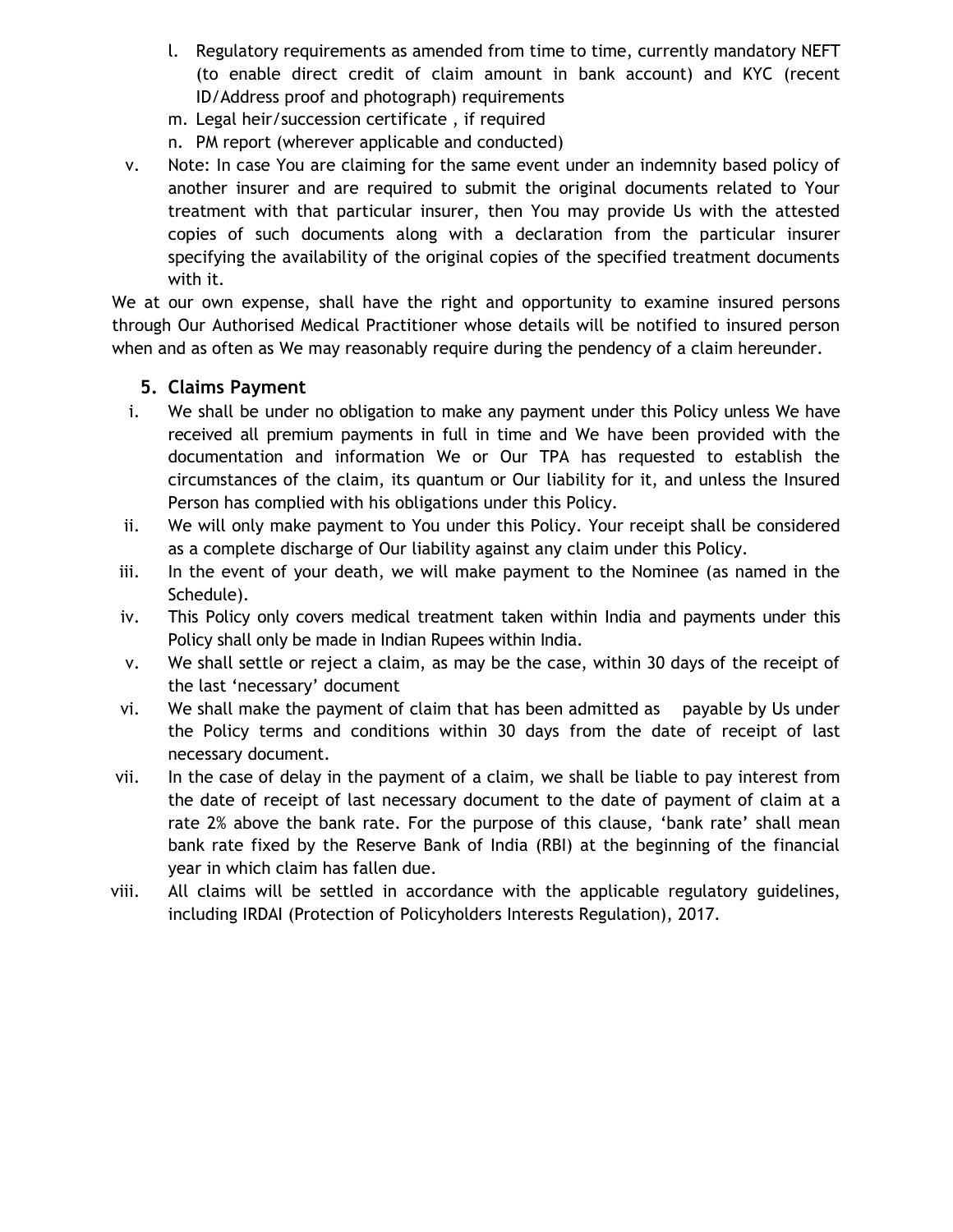Mis-representation, or non-disclosure of material facts

- i. In case of employer-employee policies, if any mis-representation or non-disclosure of material facts or incorrect coverage or claim experience information provided at the time of request for proposal, the policy shall be void ab-initio without any premium refund.
- ii. In case of non-employer-employee policies, We will not be liable to pay under the policy if any Mis-representation or non-disclosure of material facts is noted at the time of claim or otherwise, whether by You or any Insured Person or anyone acting on behalf of You or an Insured Person, & certificate of insurance shall be void ab-initio without any premium refund.

#### **TERMINATION**

- i. You may terminate this Policy / Certificate of Insurance at any time by giving Us written notice, and the Policy/Certificate of Insurance shall terminate when such written notice is received.
- ii. In case of master policy, each Certificate of Insurance will get terminated on the earliest of the following dates:
	- a. The date You or We cancel the Certificate of Insurance
	- b. The member opts out of the scheme
	- c. Foreclosure/closure of loan availed (wherever applicable)
- iii. If no claim has been made under the Policy/Certificate of Insurance, then We will refund premium in accordance with the short rate table below :

| Length of time Policy<br>in force |        |
|-----------------------------------|--------|
| Upto 1 Month                      | 85.00% |
| >1 month & Upto 3<br>Months       | 70.00% |
| >3 months & Upto 6<br>Months      | 50.00% |
| >6 months & Upto 12<br>Months     | Nil    |

- iv. We may at any time terminate this Policy /Certificate of insurance on grounds of misrepresentation, fraud, non-disclosure of material facts or non-cooperation by You or any Insured Person or anyone acting on Your behalf or on behalf of an Insured Person by sending an endorsement to Your address shown in the Schedule to this Policy.
- v. In the event of termination of this Policy/Certificate of insurance on grounds of misrepresentation, fraud, non-disclosure of material facts, the policy shall stand cancelled ab-initio and there will be no refund of premium.
- vi. In the event the policy/Certificate of insurance is terminated on grounds of noncooperation of the Insured Person the premium shall be computed in accordance with Our short rate table for the period the Policy has been in force, upon 15 days' notice by sending an endorsement to Your address shown in the Schedule provided no claim has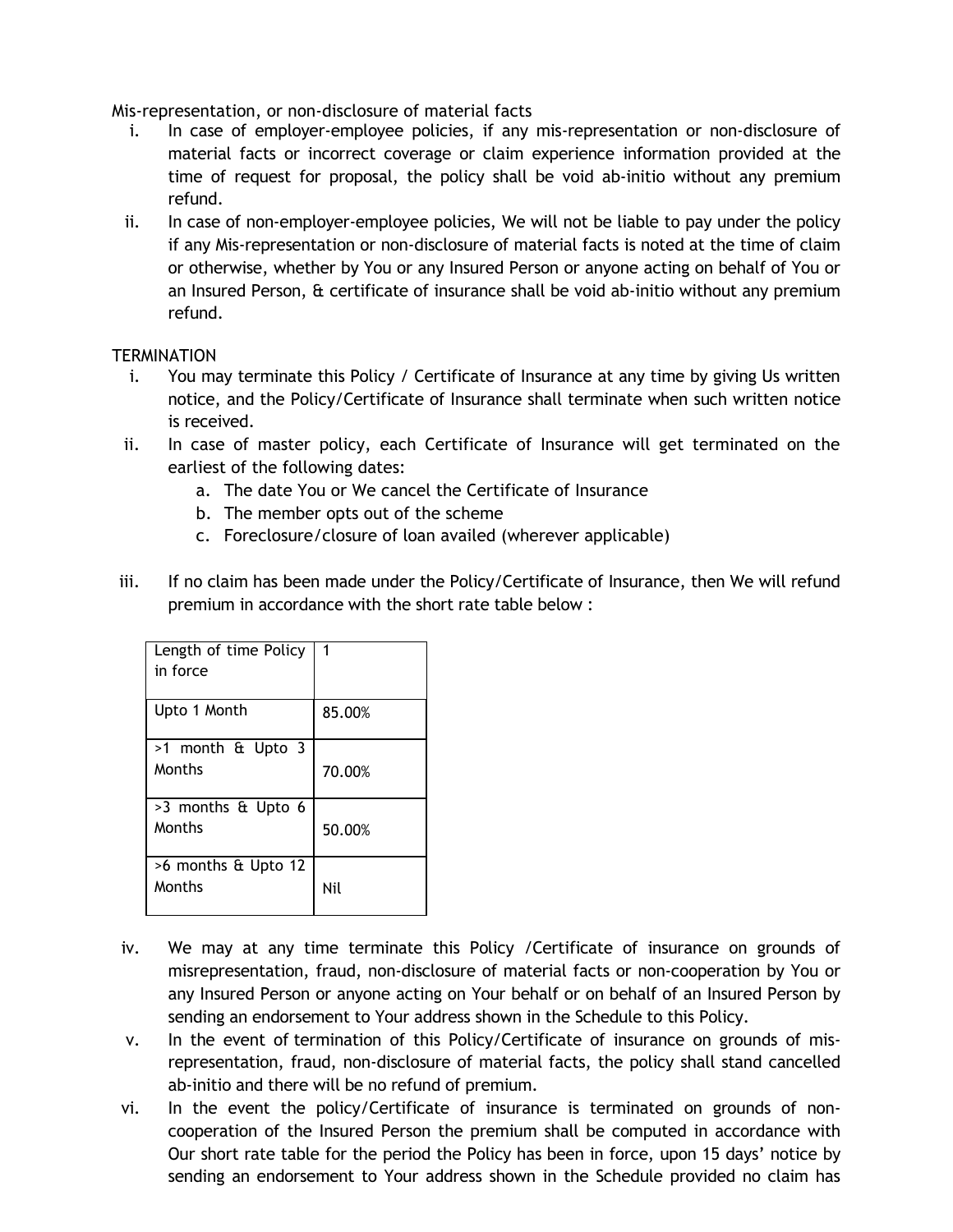occurred up to the date of termination. In the event a claim has occurred in which case there shall be no return of premium.

## DEFINITIONS OF COVERED CRITICAL ILLNESSES

#### 1.1 Inclusion of Critical Illness Cover on Indemnity basis

If an Insured Person is diagnosed with any of the listed & defined Critical Illnesses during the Policy Year, We will pay the expenses incurred in relation to In-patient Treatment, Pre-Hospitalization Expenses, Post-hospitalization Expenses, Day Care Procedures, Domiciliary Treatment and Organ Donor Expenses up to the Sum Insured specified in the Policy Schedule/ Certificate Of Insurance, provided that:

- i. This cover shall be applicable to << All insured persons/Dependents of Primary insured person>>.
- ii. Our total and cumulative liability during the Policy Year for an Insured Person under this cover will be limited to the Critical Illness Sum Insured opted **over and above** the In-patient Sum Insured and Corporate Floater (if opted).
- iii. This Benefit payable will be on an indemnity basis.
- iv. Any Restored Sum Insured will not be available for coverage under this Section. Restored sum insured shall mean the Inpatient Sum Insured reinstated upon exhaustion of the Sum Insured during the policy period.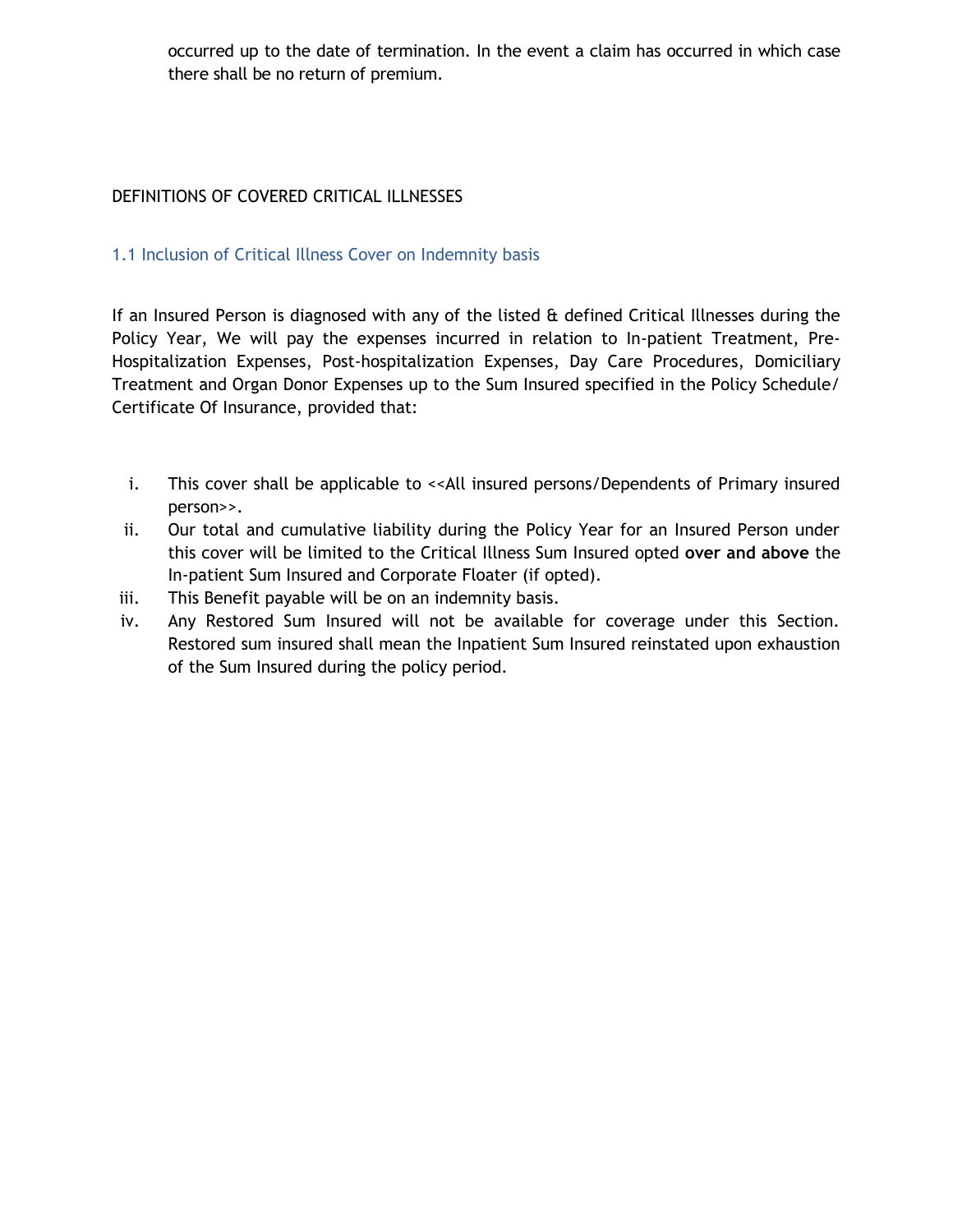#### 1.2 Definitions of Critical Illness

A "Critical Illness" shall mean any one of the following critical illness with specific meaning as defined in the policy:

| Sl.No.          | <b>Critical Illness</b>                                         |
|-----------------|-----------------------------------------------------------------|
| $\mathbf{1}$    | <b>Blindness</b>                                                |
| $\overline{2}$  | Cancer                                                          |
| 3               | Open Chest CABG                                                 |
| 4               | Creutzfeldt Jakob Disease                                       |
| 5               | Kidney Failure Requiring Regular Dialysis                       |
| 6               | Open Heart Replacement or Repair of Heart Valves                |
| $\overline{7}$  | Major organ Transplant                                          |
| 8               | Motor Neutron Disease with permanent symptoms                   |
| 9               | Multiple Sclerosis with persisting symptoms                     |
| 10              | Myocardial Infarction (First Heart Attack of specific severity) |
| $\overline{11}$ | Permanent Paralysis of Limbs                                    |
| $\overline{12}$ | Primary Pulmonary Hypertension                                  |
| $\overline{13}$ | Progressive Scleroderma                                         |
| 14              | Stroke resulting in permanent symptoms                          |
| 15              | Third Degree Burns                                              |

#### 1 Blindness

- I. Total, permanent and irreversible loss of all vision in both eyes as a result of illness or accident.
- II. The Blindness is evidenced by:
	- i. corrected visual acuity being 3/60 or less in both eyes or ;
	- ii. the field of vision being less than 10 degrees in both eyes.
- III. The diagnosis of blindness must be confirmed and must not be correctable by aids or surgical procedure.

#### 2 Cancer

A malignant tumor characterized by the uncontrolled growth and spread of malignant cells with invasion and destruction of normal tissues. This diagnosis must be supported by histological evidence of malignancy. The term cancer includes leukemia, lymphoma and sarcoma.

The following are excluded: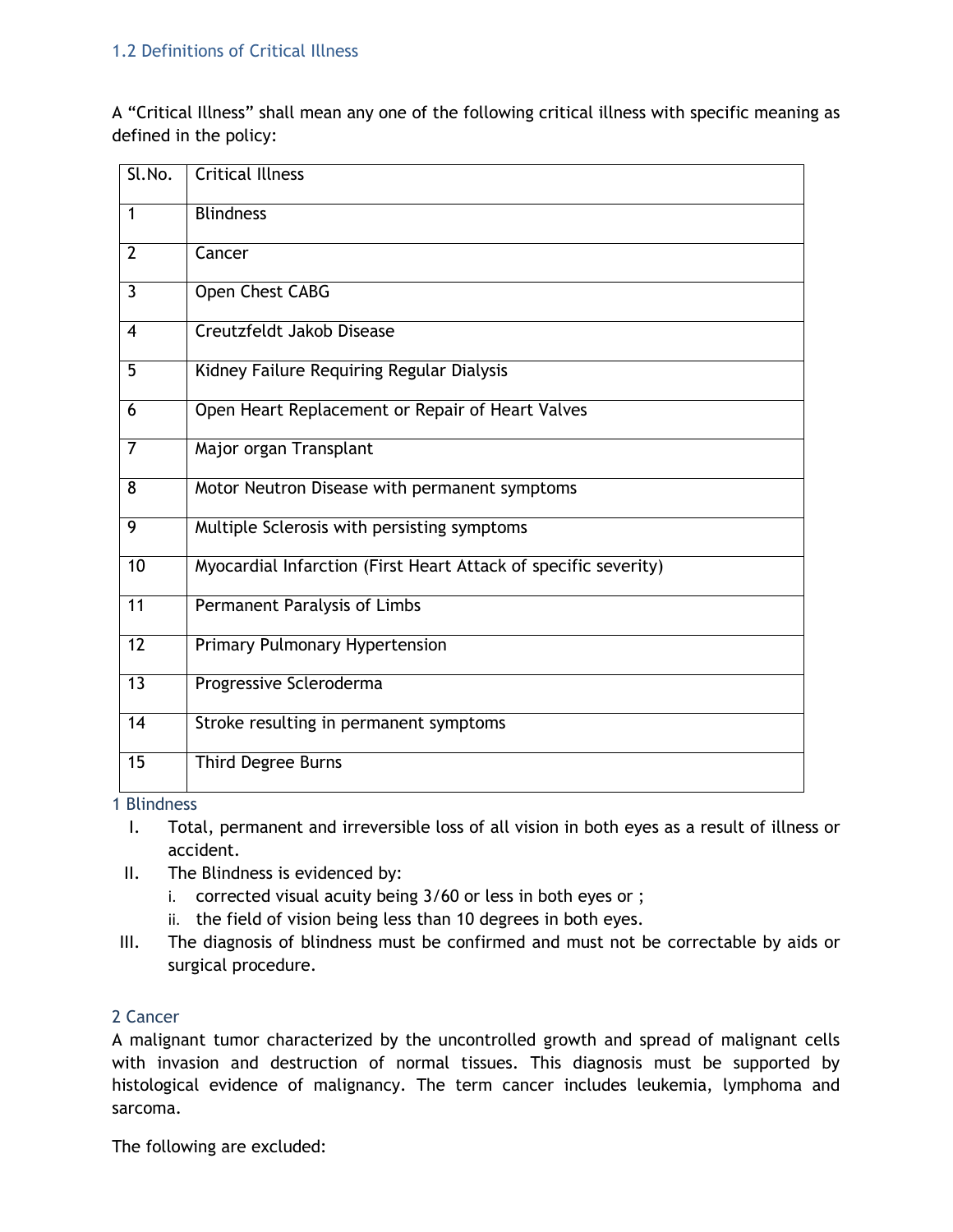- x. All tumors which are histologically described as carcinoma in situ, benign, pre-malignant, borderline malignant, low malignant potential, neoplasm of unknown behavior, or non-invasive, including but not limited to: Carcinoma in situ of breasts, Cervical dysplasia CIN-1, CIN-2 and CIN-3.
- xi. Any non-melanoma skin carcinoma unless there is evidence of metastases to lymph nodes or beyond;
- xii. Malignant melanoma that has not caused invasion beyond the epidermis;
- xiii. All tumors of the prostate unless histologically classified as having a Gleason score greater than 6 or having progressed to at least clinical TNM classification T2N0M0;
- xiv. All Thyroid cancers histologically classified as T1N0M0 (TNM Classification) or below;
- xv. Chronic lymphocytic leukaemia less than RAI stage 3
- xvi. Non-invasive papillary cancer of the bladder histologically described as TaN0M0 or of a lesser classification;
- xvii.All Gastro-Intestinal Stromal Tumors histologically classified as T1N0M0 (TNM Classification) or below and with mitotic count of less than or equal to 5/50 HPFs;
- xviii. All tumors in the presence of HIV infection.

## 3 Open Chest CABG

- i. The actual undergoing of heart surgery to correct blockage or narrowing in one or more coronary artery(s), by coronary artery bypass grafting done via a sternotomy (cutting through the breast bone) or minimally invasive keyhole coronary artery bypass procedures. The diagnosis must be supported by a coronary angiography and the realization of surgery has to be confirmed by a cardiologist.
- ii. The following are excluded:
	- a. Angioplasty and/or any other intra-arterial procedures

## 4 Creutzfeldt-Jakob disease

A Diagnosis of Creutzfeldt-Jakob disease must be made by a Specialist Medical Practitioner (Neurologist). There must be permanent clinical loss of the ability in mental and social functioning for a minimum period of 30 days to the extent that permanent supervision or assistance by a third party is required.

Social functioning is defined as the ability of the individual to interact in the normal or usual way in society.

Mental functioning would mean functions /processes such as perception, introspection, belief, imagination reasoning which we can do with our minds.

## 5 Kidney Failure requiring regular dialysis

End stage renal disease presenting as chronic irreversible failure of both kidneys to function, as a result of which either regular renal dialysis (haemodialysis or peritoneal dialysis) is instituted or renal transplantation is carried out. Diagnosis has to be confirmed by a specialist medical practitioner.

## 6 Major Organ Transplant

- i. The actual undergoing of a transplant of:
	- a. One of the following human organs: heart, lung, liver, kidney, pancreas, that resulted from irreversible end-stage failure of the relevant organ, or
	- b. Human bone marrow using haematopoietic stem cells. The undergoing of a transplant has to be confirmed by a specialist medical practitioner.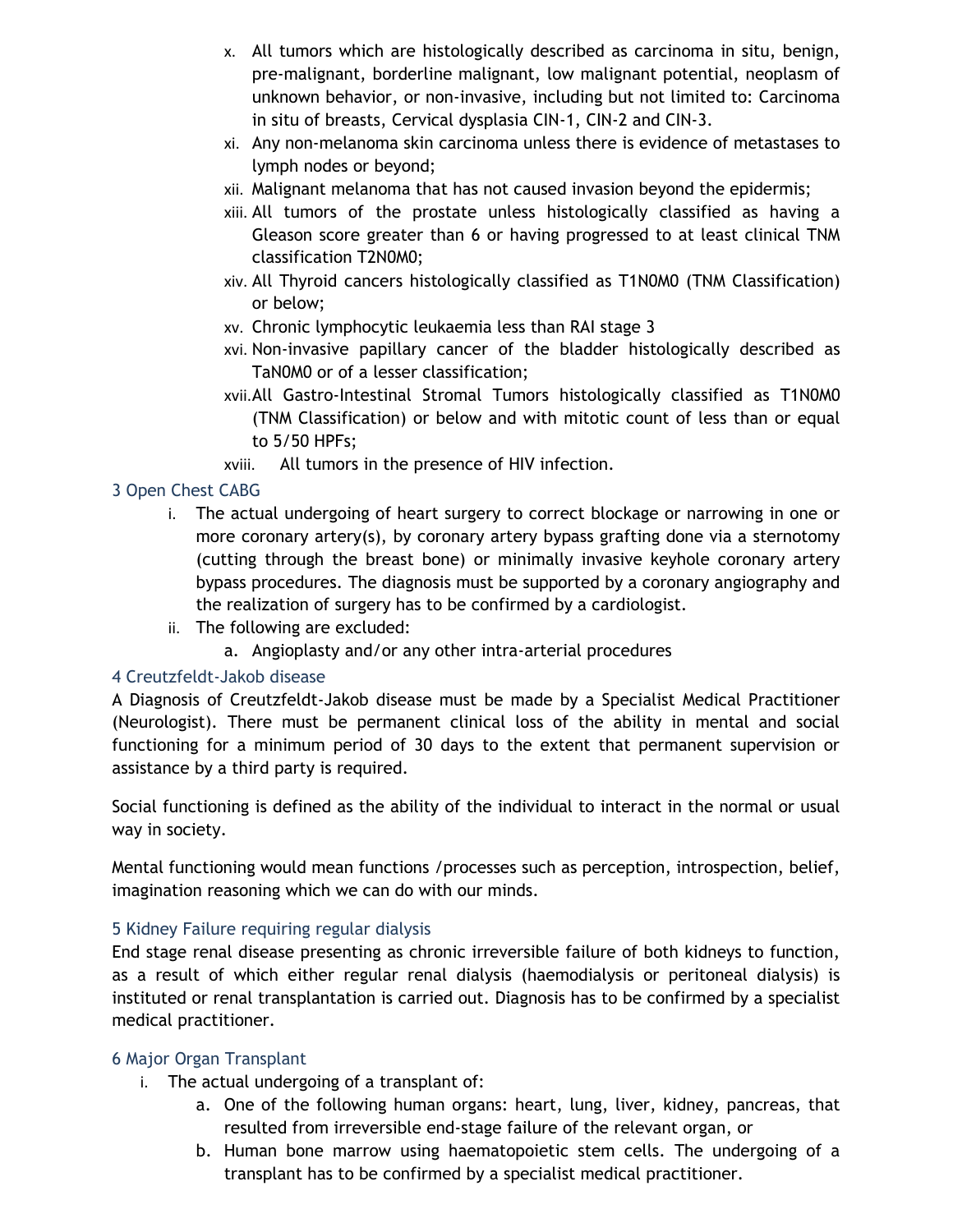- ii. The following are excluded:
	- a. Other stem-cell transplants
	- b. Where only Islets of Langerhans are transplanted

## 7 Motor Neuron Disease with Permanent Symptoms

Motor neuron disease diagnosed by a specialist medical practitioner as spinal muscular atrophy, progressive bulbar palsy, amyotrophic lateral sclerosis or primary lateral sclerosis. There must be progressive degeneration of corticospinal tracts and anterior horn cells or bulbar efferent neurons. There must be current significant and permanent functional neurological impairment with objective evidence of motor dysfunction that has persisted for a continuous period of at least 3 months.

## 8 Multiple Sclerosis with persisting symptoms

- i. The unequivocal diagnosis of Definite Multiple Sclerosis confirmed and evidenced by all of the following:
	- a. investigations including typical MRI findings which unequivocally confirm the diagnosis to be multiple sclerosis and
	- b. there must be current clinical impairment of motor or sensory function, which must have persisted for a continuous period of at least 6 months.
- ii. Other causes of neurological damage such as SLE and HIV are excluded.

## 9 Myocardial Infarction (First Heart Attack of specific severity)

- i. The first occurrence of heart attack or myocardial infarction, which means the death of a portion of the heart muscle as a result of inadequate blood supply to the relevant area. The diagnosis for Myocardial Infarction should be evidenced by all of the following criteria:
	- a. A history of typical clinical symptoms consistent with the diagnosis of acute myocardial infarction (For e.g. typical chest pain)
	- b. New characteristic electrocardiogram changes
	- c. Elevation of infarction specific enzymes, Troponins or other specific biochemical markers.
- ii. The following are excluded:
	- a. Other acute Coronary Syndromes
	- b. Any type of angina pectoris
	- c. A rise in cardiac biomarkers or Troponin T or I in absence of overt ischemic heart disease OR following an intra-arterial cardiac procedure.

## 10 Open Heart Replacement or Repair of Heart Valves

The actual undergoing of open-heart valve surgery to replace or repair one or more heart valves, as a consequence of defects in, abnormalities of, or disease affected cardiac valve(s). The diagnosis of the valve abnormality must be supported by an echocardiography and the realization of surgery has to be confirmed by a specialist medical practitioner.

Catheter based techniques including but not limited to, balloon valvotomy/valvuloplasty are excluded.

## 11 Permanent Paralysis of Limbs

Total and irreversible loss of use of two or more limbs as a result of injury or disease of the brain or spinal cord. A specialist medical practitioner must be of the opinion that the paralysis will be permanent with no hope of recovery and must be present for more than 3 months.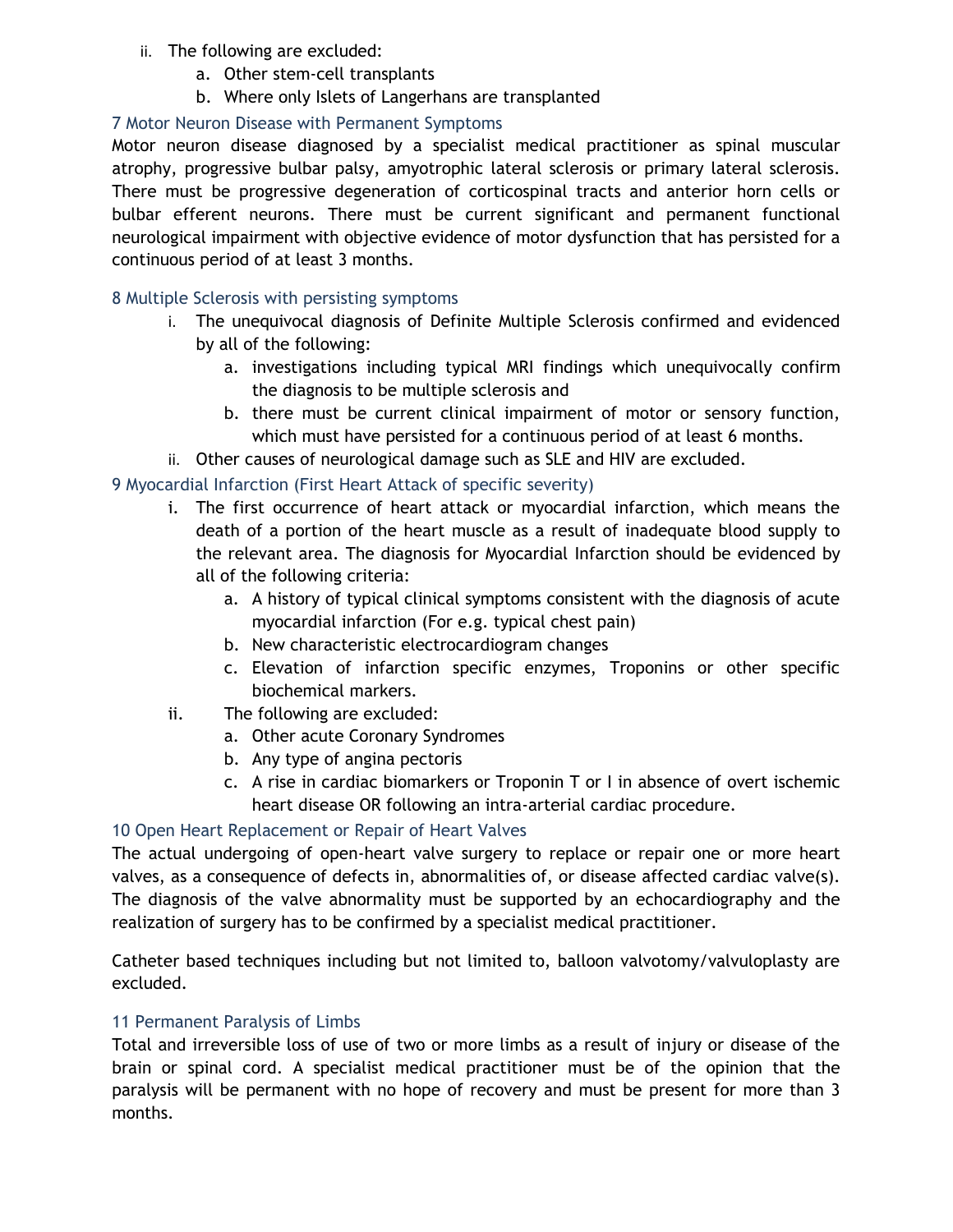## 12 Primary (Idiopathic) Pulmonary Hypertension

- I. An unequivocal diagnosis of Primary (Idiopathic) Pulmonary Hypertension by a Cardiologist or specialist in respiratory medicine with evidence of right ventricular enlargement and the pulmonary artery pressure above 30 mm of Hg on Cardiac Cauterization. There must be permanent irreversible physical impairment to the degree of at least Class IV of the New York Heart Association Classification of cardiac impairment.
- II. The NYHA Classification of Cardiac Impairment are as follows:
	- i. Class III: Marked limitation of physical activity. Comfortable at rest, but less than ordinary activity causes symptoms.
	- ii. Class IV: Unable to engage in any physical activity without discomfort. Symptoms may be present even at rest.
- III. Pulmonary hypertension associated with lung disease, chronic hypoventilation, pulmonary thromboembolic disease, drugs and toxins, diseases of the left side of the heart, congenital heart disease and any secondary cause are specifically excluded.

## 13 Progressive Scleroderma

A systemic collagen-vascular disease causing progressive diffuse fibrosis in the skin, blood vessels and visceral organs. This diagnosis must be unequivocally supported by biopsy and serological evidence and the disorder must have reached systemic proportions to involve the heart, lungs or kidneys.

The following conditions are excluded:

- a. Localised scleroderma (linear scleroderma or morphea);
- b. Eosinophilicfascitis; and
- c. CREST syndrome.

## 14 Stroke resulting in permanent symptoms

- i. Any cerebrovascular incident producing permanent neurological sequelae. This includes infarction of brain tissue, thrombosis in an intracranial vessel, haemorrhage and embolisation from an extracranial source. Diagnosis has to be confirmed by a specialist medical practitioner and evidenced by typical clinical symptoms as well as typical findings in CT scan or MRI of the brain. Evidence of permanent neurological deficit lasting for at least 3 months has to be produced.
- ii. The following are excluded:
	- a. Transient ischemic attacks (TIA)
	- b. Traumatic injury of the brain
	- c. Vascular disease affecting only the eye or optic nerve or vestibular functions.

## 15 Third Degree Burns

There must be third-degree burns with scarring that cover at least 20% of the body's surface area. The diagnosis must confirm the total area involved using standardized, clinically accepted, body surface area charts covering 20% of the body surface area.

## A1.3 Specific Conditions Applicable to Critical Illness Cover

i. The claim is admissible for first time diagnosis of listed critical illnesses or undergoing the listed surgical procedures for the first time.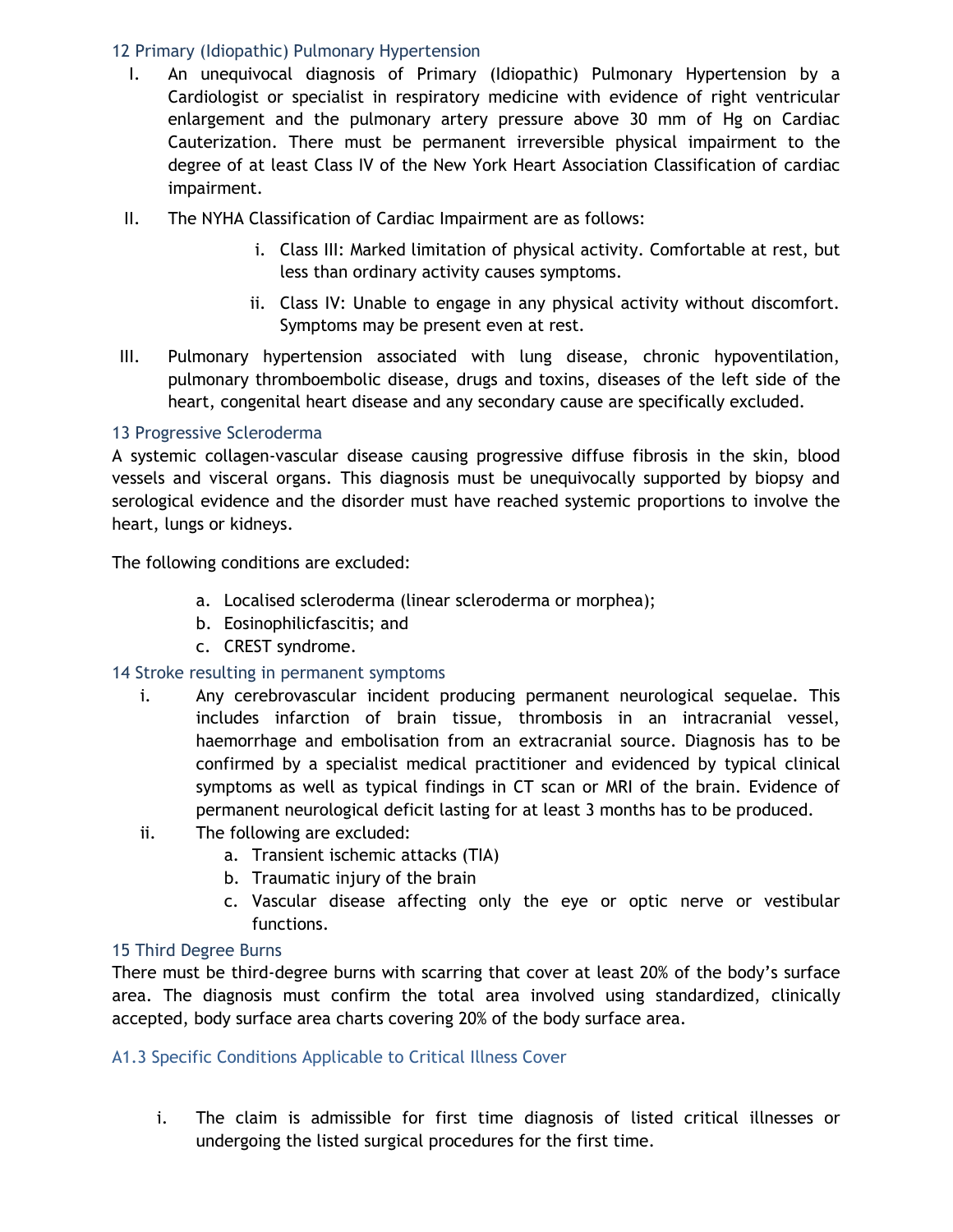- ii. Waiting Period as specified in the policy schedule /Certificate of Insurance shall be applicable for this benefit from the policy commencement date.
- iii. Survival Period as specified in the policy schedule /Certificate of Insurance shall be applicable for this benefit from the date of diagnosis.

## A1.4 Specific Exclusions Applicable to Critical Illness Cover

In addition to the policy exclusions, following exclusions shall be applicable for this critical illness cover. We will not pay for critical illness benefits for any loss resulting in whole or in part from, or expenses incurred, directly or indirectly in respect of:

- iv. Any Pre-existing Condition, or its related conditions arising from it, or
- v. Any Critical Illness resulting from a physical condition which existed prior to first risk inception date which was not disclosed , or
- vi. Any Critical Illness/Disability based on a Diagnosis made by the Insured or his/her Immediate Family Member or anyone who is living in the same household as the Insured or by a herbalists, acupuncturist or any other non-traditional health care provider.

## **Customer Grievance Redressal Procedure:**

The Company is committed to extend the best possible services to its customers. However, if **you** are not satisfied with **our** services and wish to lodge a complaint, please feel free to call **our** 24X7 Toll free number 1800-266-7780/022-66939500 (tolled) or **you** may email to the customer service desk at [customersupport@tataaig.com.](mailto:customersupport@tataaig.com.) Senior citizens can call our dedicated line at 1800 22 9966.

## **Nodal Officer**

Please visit **our** website at [www.tataaig.com](http://www.tataaig.com/) to know the contact details of the nodal officer for **your** servicing branch.

After investigating the grievance internally and subsequent closure, **we** will send **our** response within a period of 10 days from the date of receipt of the complaint by the Company or its office in Mumbai. In case the resolution is likely to take longer time, **we** will inform **you** of the same through an interim reply.

Escalation Level 1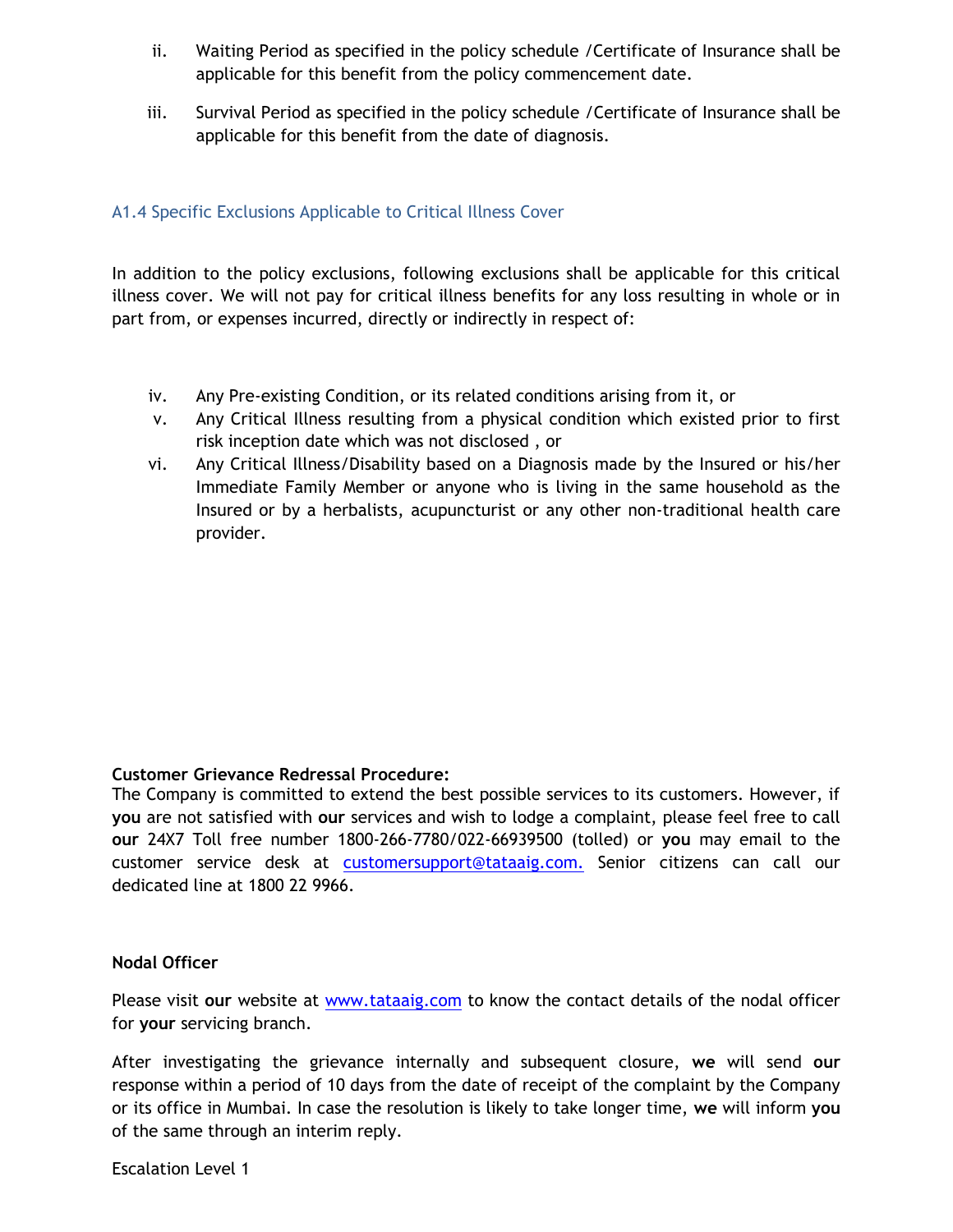For lack of a response or if the resolution still does not meet your expectations, you can write to [manager.customersupport@tataaig.com.](mailto:manager.customersupport@tataaig.com.) After investigating the matter internally and subsequent closure We will send Our response within a period of 8 days from the date of receipt at this email id.

#### Escalation Level 2

For lack of a response or if the resolution still does not meet your expectations, you can write to the Head - Customer Services at [head.customerservices@tataaig.com.](mailto:head.customerservices@tataaig.com) After examining the matter, We will send you our final response within a period of 7 days from the date of receipt of your complaint on this email id.

Within 30 days of lodging a complaint with **us**, if **you** do not get a satisfactory response from **us** and **you** wish to pursue other avenues for redressal of grievances, **you** may approach Insurance Ombudsman appointed by IRDAI under the Insurance Ombudsman Scheme.

**Tata AIG General Insurance Company Limited** Registered Office: Peninsula Business Park, Tower A, 15th Floor, G.K. Marg, Lower Parel, Mumbai 400013 24X7 Toll Free No: 1800 266 7780 or 1800 22 9966 (For Senior Citizens) Fax: 022 6693 8170 Email:customersupport@tataaig.com Website: www.tataaig.com IRDAI Registration No: 108 CIN: U85110MH2000PLC128425 UIN NO. TATHLGP19012V011819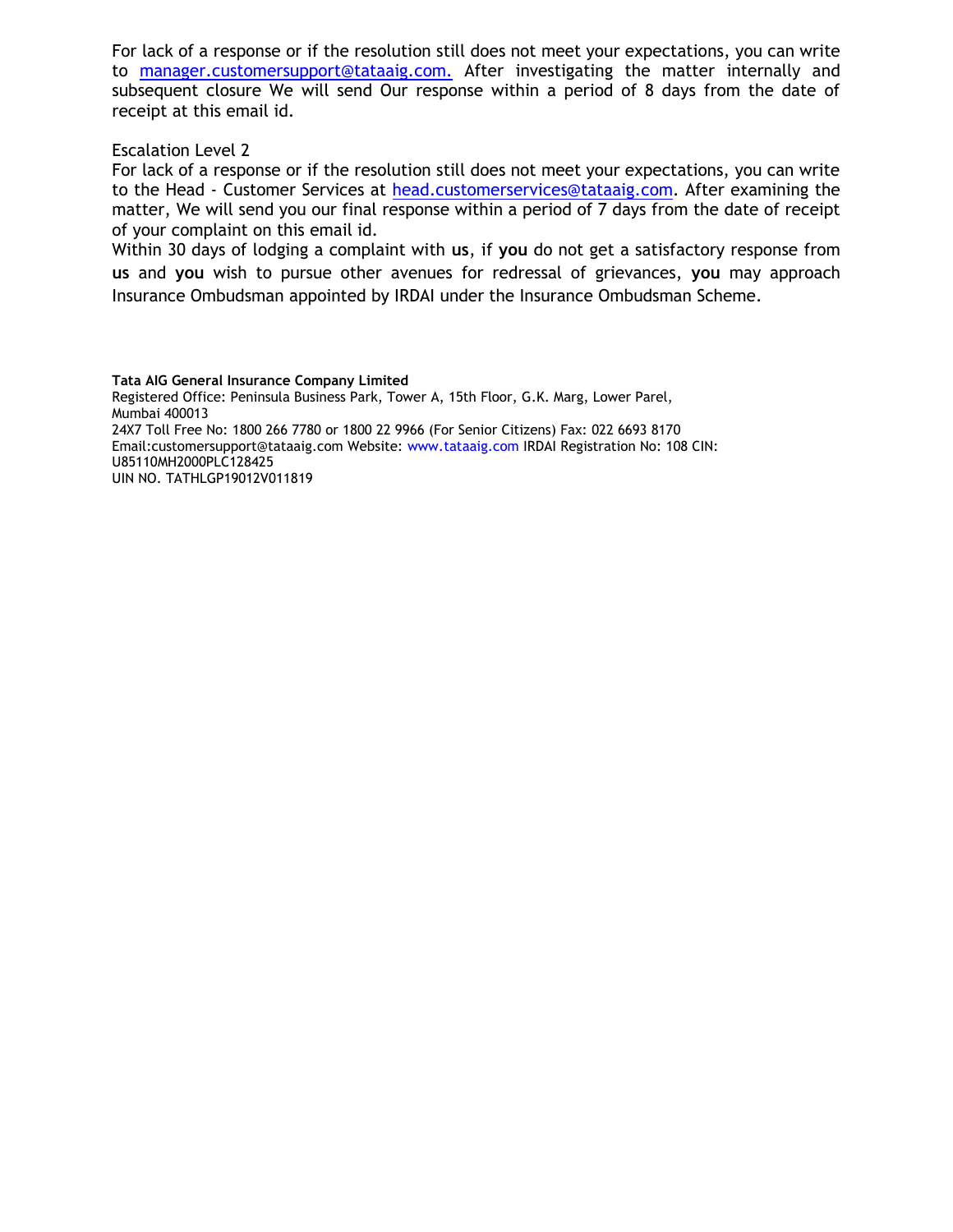ANNEXURE I List of Day Care Procedures

## **List of Day Care Procedures**

## **A. Cardiology Related:**

- 1. Coronary Angiography
- **B. Critical Care Related:**
- 2. Insert Non Tunnel CV Cath
- 3. Insert PICC CATH (Peripherally Inserted Central Catheter)
- 4. Replace PICC CATH (Peripherally Inserted Central Catheter)
- 5. Insertion Catheter, Intra Anterior
- 6. Insertion of Portacath
- **C. Dental Related:**
- 7. Suturing Lacerated Lip
- 8. Suturing Oral Mucosa
- 9. Oral Biopsy In Case Of Abnormal Tissue Presentation
- 10. FNAC

## **D. ENT Related:**

- 11. Myringotomy With Grommet Insertion
- 12. Tymanoplasty (closure Of An Eardrum Perforation reconstruction Of The Auditory Ossicles)
- 13. Removal Of A Tympanic Drain
- 14. Keratosis Removal Under GA
- 15. Operations On The Turbinates (nasal Concha)
- 16. Removal Of Keratosis Obturans
- 17. Stapedotomy To Treat Various Lesions In Middle Ear
- 18. Revision Of A Stapedectomy
- 19. Other Operations On The Auditory Ossicles
- 20. Myringoplasty (post-aura/endaural Approach As Well As Simple Type-I Tympanoplasty)
- 21. Fenestration of The Inner Ear
- 22. Revision Of A Fenestration Of The Inner Ear
- 23. Palatoplasty
- 24. Transoral Incision and Drainage Of A Pharyngeal Abscess
- 25. Tonsillectomy Without Adenoidectomy
- 26. Tonsillectomy With Adenoidectomy
- 27. Excision And Destruction Of A Lingual Tonsil
- 28. Revision Of A Tympanoplasty
- 29. Other Microsurgical Operations On The Middle Ear
- 30. Incision Of The Mastoid Process And Middle Ear
- 31. Mastoidectomy
- 32. Reconstruction Of The Middle Ear
- 33. Other Excisions Of The Middle And Inner Ear
- 34. Incision (opening) And Destruction (elimination) Of The Inner Ear
- 35. Other Operations On The Middle And Inner Ear
- 36. Excision And Destruction Of Diseased Tissue Of The Nose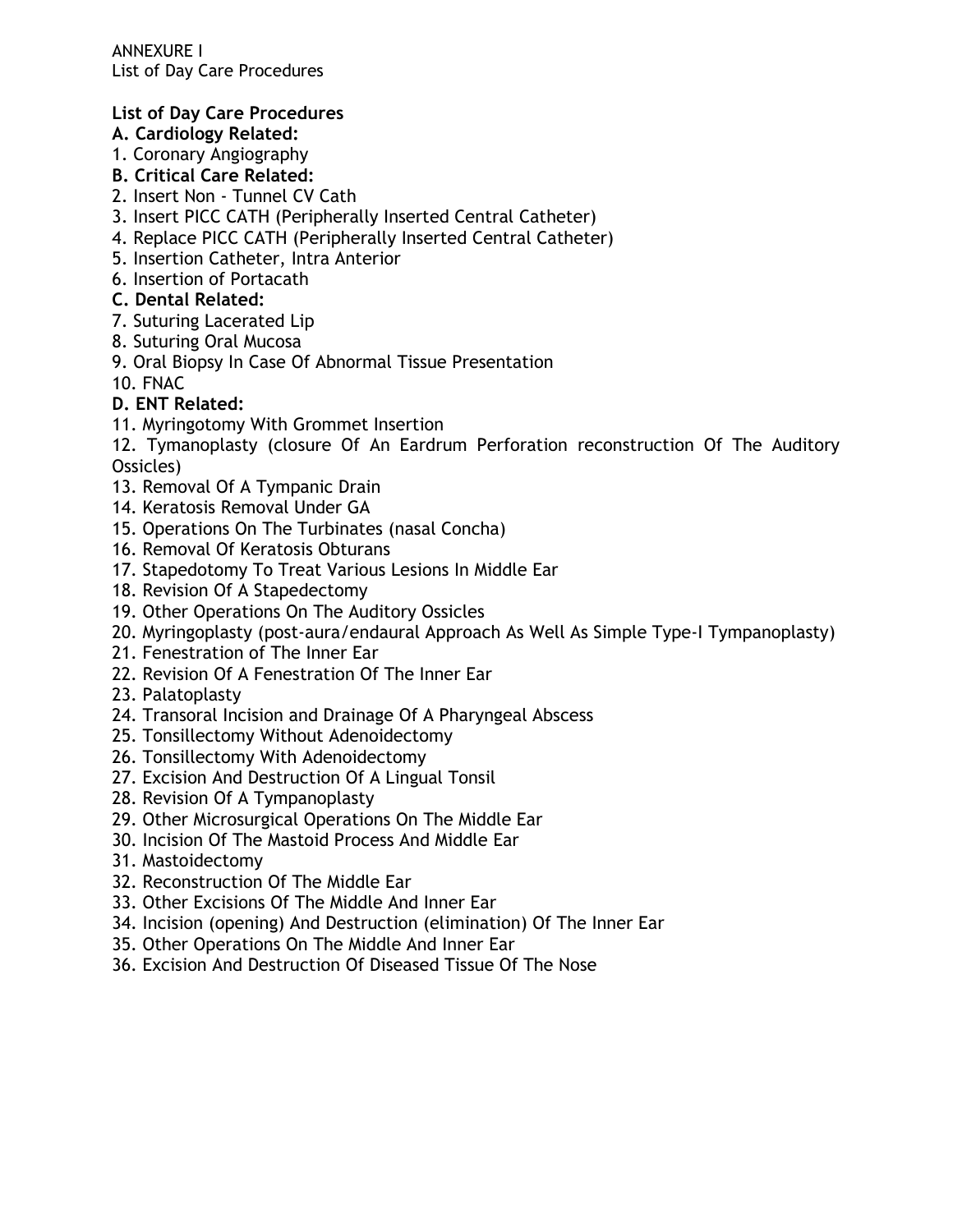- 37. Other Operations On The Nose
- 38. Nasal Sinus Aspiration
- 39. Foreign Body Removal From Nose
- 40. Other Operations On The Tonsils And Adenoids
- 41. Adenoidectomy
- 42. Labyrinthectomy For Severe Vertigo
- 43. Stapedectomy Under GA
- 44. Stapedectomy Under LA
- 45. Tympanoplasty (type IV)
- 46. Endolymphatic Sac Surgery For Meniere's Disease
- 47. Turbinectomy
- 48. Endoscopic Stapedectomy
- 49. Incision And Drainage Of Perichondritis
- 50. Septoplasty
- 51. Vestibular Nerve Section
- 52. Thyroplasty Type I
- 53. Pseudocyst Of The Pinna Excision
- 54. Incision And Drainage Haematoma Auricle
- 55. Tympanoplasty (Type II)
- 56. Reduction Of Fracture Of Nasal Bone
- 57. Thyroplasty Type II
- 58. Tracheostomy
- 59. Excision Of Angioma Septum
- 60. Turbinoplasty
- 61. Incision & Drainage Of Retro Pharyngeal Abscess
- 62. Uvulo Palato Pharyngo Plasty
- 63. Adenoidectomy With Grommet Insertion
- 64. Adenoidectomy Without Grommet Insertion
- 65. Vocal Cord Lateralisation Procedure
- 66. Incision & Drainage Of Para Pharyngeal Abscess
- 67. Tracheoplasty
- 68. Total excision of Pinna
- 69. Middle ear polypectomy
- 70. Nasal septum cauterisation (and bilateral)
- 71. Excision of lesion of Internal nose

# **E. Gastroenterology Related:**

72. Cholecystectomy And Choledocho-jejunostomy/Duodenostomy / Gastrostomy / Exploration Common Bile Duct

73. Esophagoscopy, Gastroscopy, Duodenoscopy With Polypectomy/Removal Of Foreign Body/diathermy Of Bleeding Lesions

- 74. Pancreatic Pseudocyst Eus & Drainage
- 75. RF Ablation For Barrett's Oesophagus
- 76. ERCP And Papillotomy
- 77. Esophagoscope And Sclerosant Injection
- 78. EUS + Submucosal Resection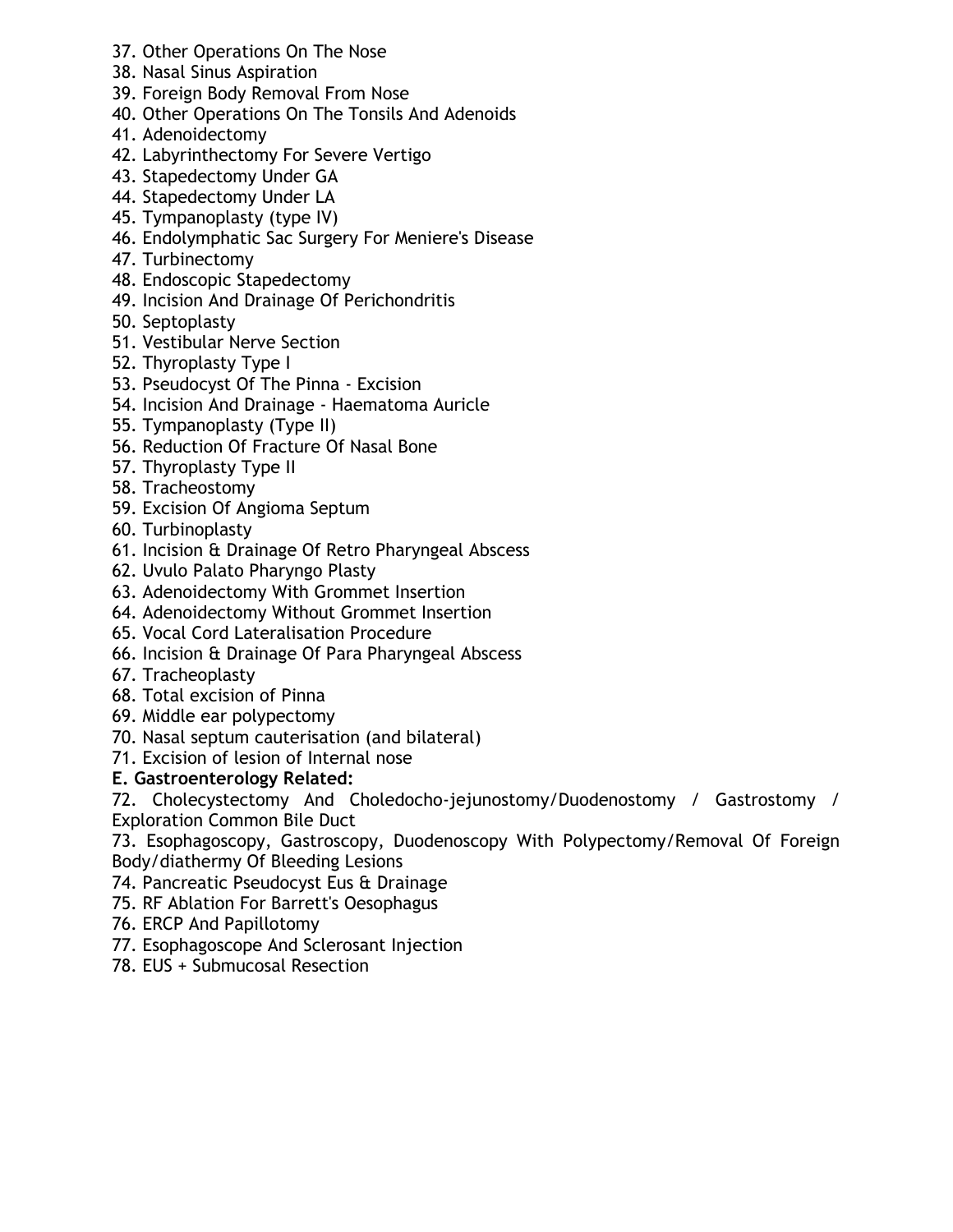- 79. Construction Of Gastrostomy Tube
- 80. EUS + Aspiration Pancreatic Cyst
- 81. Small Bowel Endoscopy (therapeutic)
- 82. Colonoscopy, Lesion Removal
- 83. ERCP
- 84. Colonscopy Stenting Of Stricture
- 85. Percutaneous Endoscopic Gastrostomy
- 86. EUS And Pancreatic Pseudo Cyst Drainage
- 87. ERCP And Choledochoscopy
- 88. Proctosigmoidoscopy Volvulus Detorsion
- 89. ERCP And Sphincterotomy
- 90. Esophageal Stent Placement
- 91. ERCP + Placement Of Biliary Stents
- 92. Sigmoidoscopy W / Stent
- 93. EUS + Coeliac Node Biopsy
- 94. UGI Scopy And Injection Of Adrenaline, Sclerosants Bleeding Ulcers
- **F. General Surgery Related:**
- 95. Incision Of A Pilonidal Sinus / Abscess
- 96. Fissure In Ano Sphincterotomy
- 97. Surgical Treatment Of A Varicocele And A Hydrocele Of the Spermatic Cord
- 98. Orchidopexy
- 99. Abdominal Exploration In Cryptorchidism
- 100. Surgical Treatment Of Anal Fistulas
- 101. Division Of The Anal Sphincter (sphincterotomy)
- 102. Epididymectomy
- 103. Incision Of The Breast Abscess
- 104. Operations On The Nipple
- 105. Excision Of Single Breast Lump
- 106. Incision And Excision Of Tissue In The Perianal Region
- 107. Surgical Treatment Of Hemorrhoids
- 108. Other Operations On The Anus
- 109. Ultrasound Guided Aspirations
- 110. Sclerotherapy, Etc.
- 111. Laparotomy For Grading Lymphoma With Splenectomy / liver/ lymph Node Biopsy
- 112. Therapeutic Laparoscopy With Laser
- 113. Appendicectomy With/without Drainage
- 114. Infected Keloid Excision
- 115. Axillary Lymphadenectomy
- 116. Wound Debridement And Cover
- 117. Abscess-decompression
- 118. Cervical Lymphadenectomy
- 119. Infected Sebaceous Cyst
- 120. Inguinal Lymphadenectomy
- 121. Incision And Drainage Of Abscess
- 122. Suturing Of Lacerations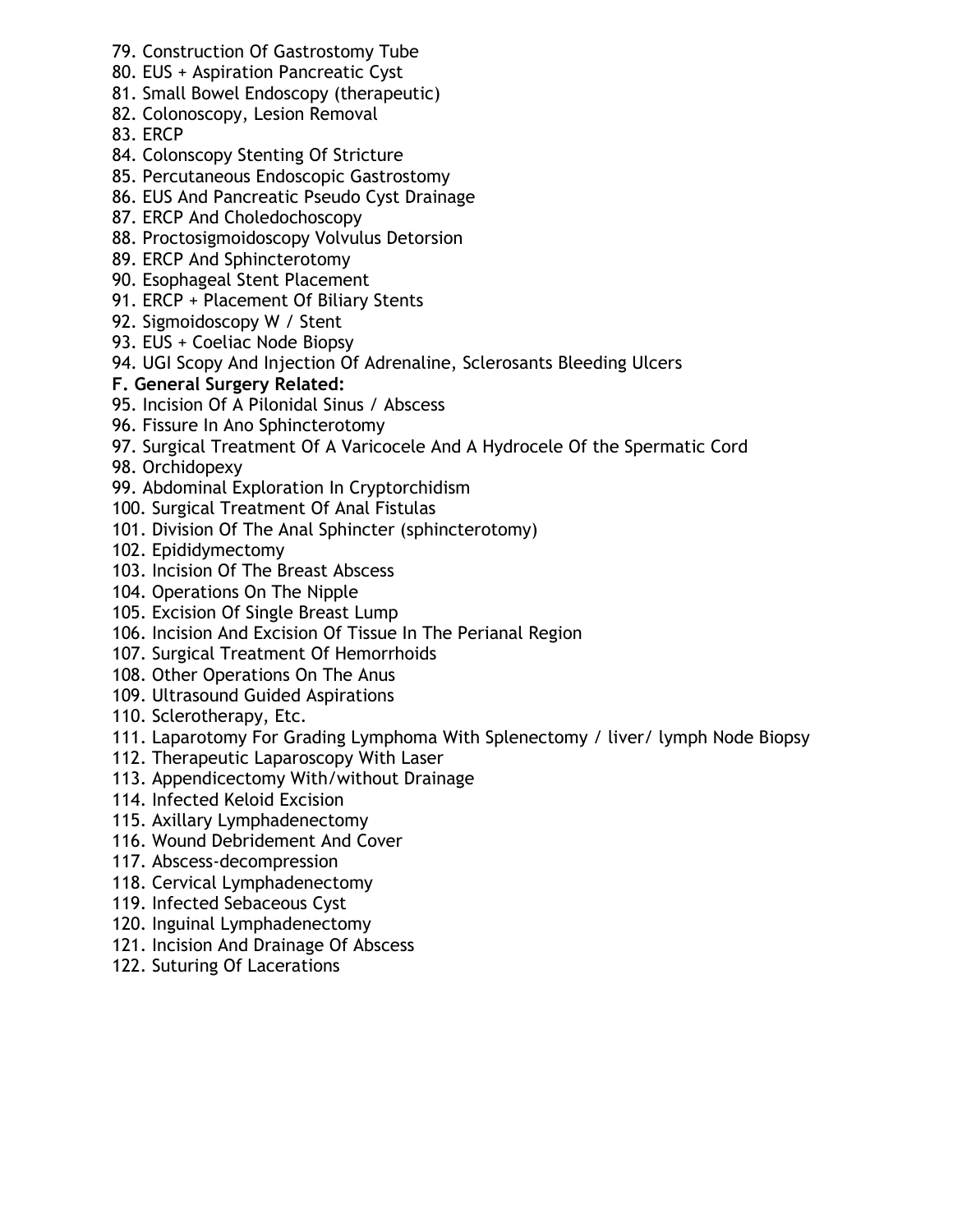- 123. Scalp Suturing
- 124. Infected Lipoma Excision
- 125. Maximal Anal Dilatation
- 126. Piles
- a. Injection Sclerotherapy
- b. Piles Banding
- 127. Liver Abscess- Catheter Drainage
- 128. Fissure In Ano- Fissurectomy
- 129. Fibroadenoma Breast Excision
- 130. Oesophageal Varices Sclerotherapy
- 131. ERCP Pancreatic Duct Stone Removal
- 132. Perianal Abscess I&d
- 133. Perianal Hematoma Evacuation
- 134. UGI Scopy And Polypectomy Oesophagus
- 135. Breast Abscess I& D
- 136. Feeding Gastrostomy
- 137. Oesophagoscopy And Biopsy Of Growth Oesophagus
- 138. ERCP Bile Duct Stone Removal
- 139. Ileostomy Closure
- 140. Colonoscopy
- 141. Polypectomy Colon
- 142. Splenic Abscesses Laparoscopic Drainage
- 143. UGI Scopy And Polypectomy Stomach
- 144. Rigid Oesophagoscopy For FB Removal
- 145. Feeding Jejunostomy
- 146. Colostomy
- 147. Ileostomy
- 148. Colostomy Closure
- 149. Submandibular Salivary Duct Stone Removal
- 150. Pneumatic Reduction Of Intussusception
- 151. Varicose Veins Legs Injection Sclerotherapy
- 152. Rigid Oesophagoscopy For Plummer Vinson Syndrome
- 153. Pancreatic Pseudocysts Endoscopic Drainage
- 154. Zadek's Nail Bed Excision
- 155. Subcutaneous Mastectomy
- 156. Excision Of Ranula Under GA
- 157. Rigid Oesophagoscopy For Dilation Of Benign Strictures
- 158. Eversion Of Sac
- -unilateral
- -bilateral
- 159. Lord's Plication
- 160. Jaboulay's Procedure
- 161. Scrotoplasty
- 162. Circumcision For Trauma
- 163. Meatoplasty
- 164. Intersphincteric Abscess Incision And Drainage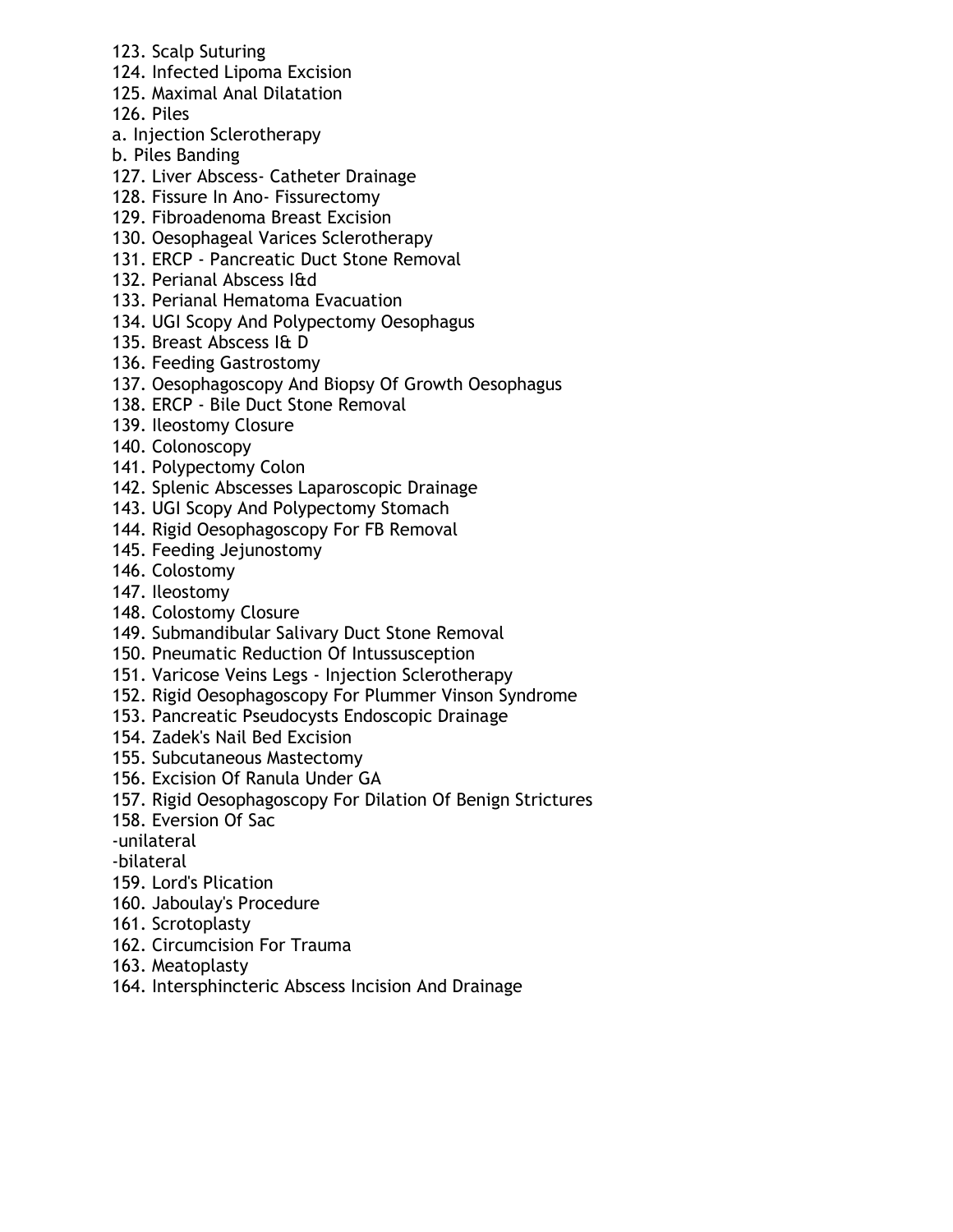- 165. PSOAS Abscess Incision And Drainage
- 166. Thyroid Abscess Incision And Drainage
- 167. Tips Procedure For Portal Hypertension
- 168. Esophageal Growth Stent
- 169. Pair Procedure Of Hydatid Cyst Liver
- 170. Tru Cut Liver Biopsy
- 171. Photodynamic Therapy Or Esophageal Tumour And Lung Tumour
- 172. Excision Of Cervical Rib
- 173. Laparoscopic Reduction Of Intussusception
- 174. Microdochectomy Breast
- 175. Surgery For Fracture Penis
- 176. Sentinel Node Biopsy
- 177. Parastomal Hernia
- 178. Revision Colostomy
- 179. Prolapsed Colostomy- Correction
- 180. Testicular Biopsy
- 181. Laparoscopic Cardiomyotomy( Hellers)
- 182. Sentinel Node Biopsy Malignant Melanoma
- 183. Laparoscopic Pyloromyotomy( Ramstedt)

# **G. Gynecology Related:**

- 184. Operations On Bartholin's Glands (cyst)
- 185. Incision Of The Ovary
- 186. Insufflations Of The Fallopian Tubes
- 187. Other Operations On The Fallopian Tube
- 188. Dilatation Of The Cervical Canal
- 189. Conisation Of The Uterine Cervix
- 190. Therapeutic Curettage With Colposcopy / Biopsy /Diathermy / Cryosurgery
- 191. Laser Therapy Of Cervix For Various Lesions Of Uterus
- 192. Other Operations On The Uterine Cervix
- 193. Incision Of The Uterus (hysterectomy)
- 194. Local Excision And Destruction Of Diseased Tissue Of The Vagina And The Pouch Of **Douglas**
- 195. Incision Of Vagina
- 196. Incision Of Vulva
- 197. Culdotomy
- 198. Salpingo-oophorectomy Via Laparotomy
- 199. Endoscopic Polypectomy
- 200. Hysteroscopic Removal Of Myoma
- 201. D&c
- 202. Hysteroscopic Resection Of Septum
- 203. Thermal Cauterisation Of Cervix
- 204. Mirena Insertion
- 205. Hysteroscopic Adhesiolysis
- 206. Leep
- 207. Cryocauterisation Of Cervix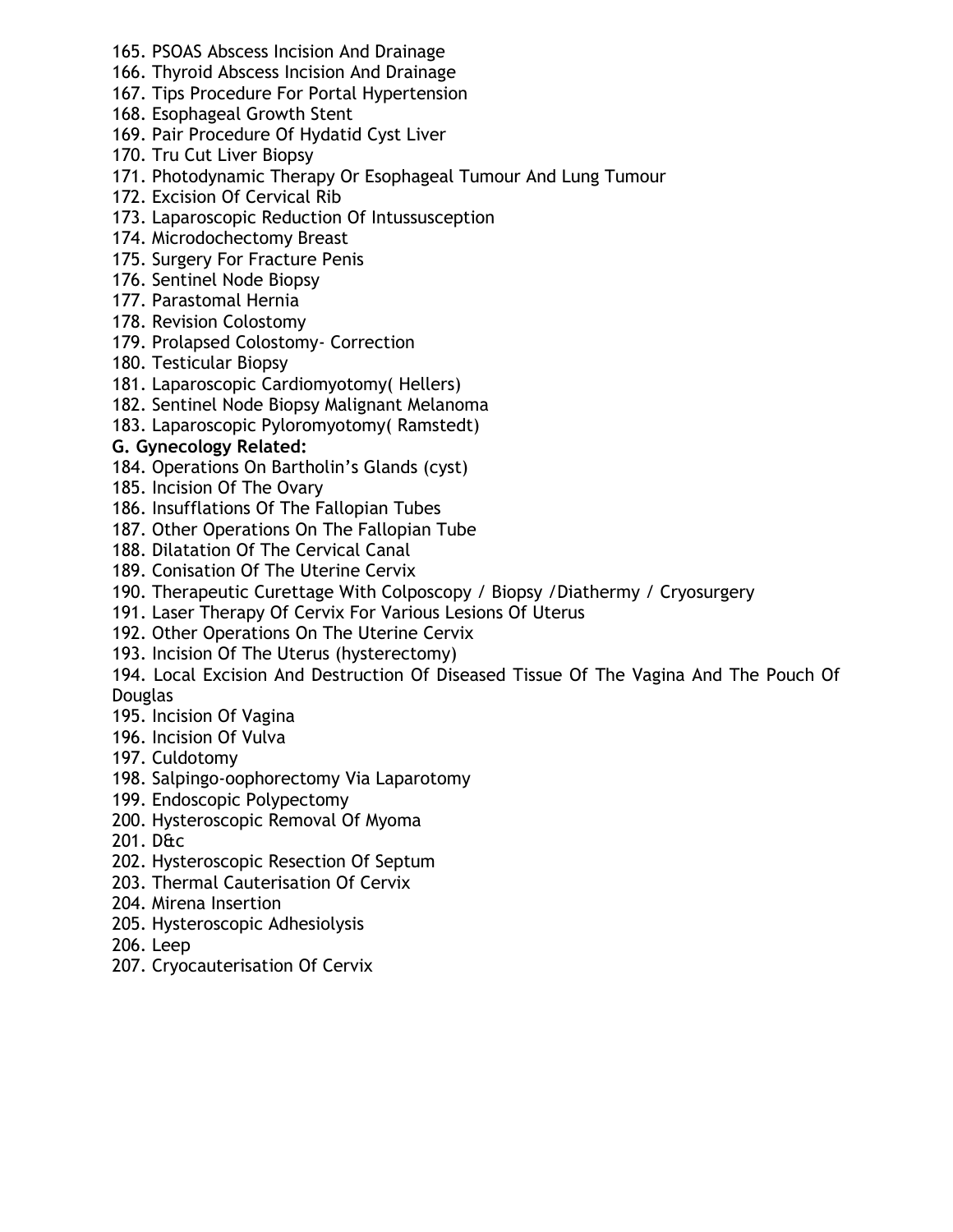- 208. Polypectomy Endometrium
- 209. Hysteroscopic Resection Of Fibroid
- 210. LLETZ
- 211. Conization
- 212. Polypectomy Cervix
- 213. Hysteroscopic Resection Of Endometrial Polyp
- 214. Vulval Wart Excision
- 215. Laparoscopic Paraovarian Cyst Excision
- 216. Uterine Artery Embolization
- 217. Laparoscopic Cystectomy
- 218. Hymenectomy( Imperforate Hymen)
- 219. Endometrial Ablation
- 220. Vaginal Wall Cyst Excision
- 221. Vulval Cyst Excision
- 222. Laparoscopic Paratubal Cyst Excision
- 223. Repair Of Vagina ( Vaginal Atresia )
- 224. Hysteroscopy, Removal Of Myoma
- 225. TURBT
- 226. Ureterocoele Repair Congenital Internal
- 227. Vaginal Mesh For POP
- 228. Laparoscopic Myomectomy
- 229. Surgery For SUI
- 230. Repair Recto- Vagina Fistula
- 231. Pelvic Floor Repair( Excluding Fistula Repair)
- 232. URS + LL
- 233. Laparoscopic Oophorectomy
- 234. Normal Vaginal Delivery And Variants
- 235. Excision of lesion of vulva
- 236. Amputation of cervix uteri

## **H. Neurology Related:**

- 237. Facial Nerve Glycerol Rhizotomy
- 238. Spinal Cord Stimulation
- 239. Motor Cortex Stimulation
- 240. Stereotactic Radiosurgery
- 241. Percutaneous Cordotomy
- 242. Intrathecal Baclofen Therapy
- 243. Entrapment Neuropathy Release
- 244. Diagnostic Cerebral Angiography
- 245. VP Shunt
- 246. Ventriculoatrial Shunt

## **I. Oncology Related:**

- 247. Radiotherapy For Cancer
- 248. Cancer Chemotherapy
- 249. IV Push Chemotherapy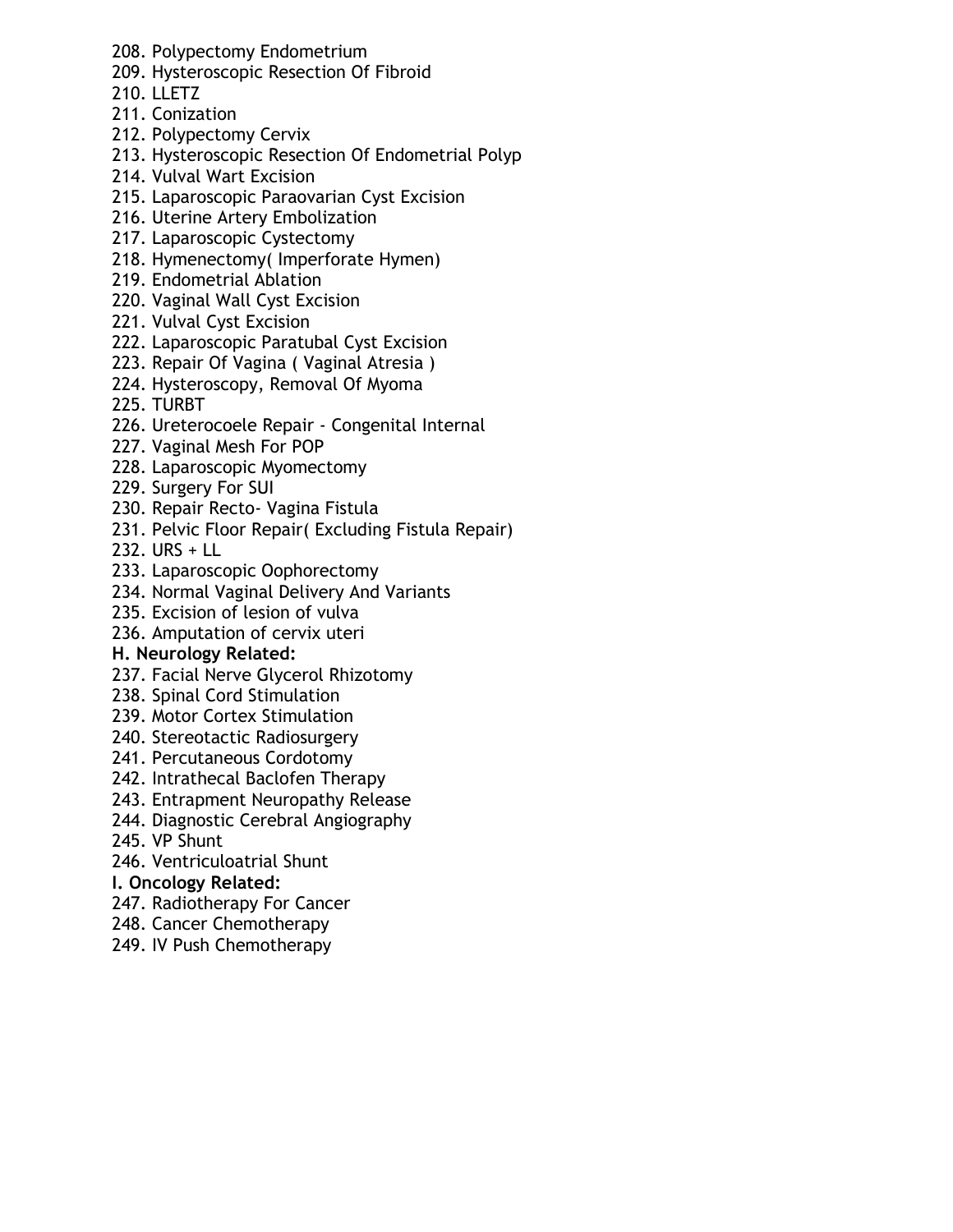- 250. HBI-hemibody Radiotherapy
- 251. Infusional Targeted Therapy
- 252. SRT-stereotactic ARC Therapy
- 253. SC Administration Of Growth Factors
- 254. Continuous Infusional Chemotherapy
- 255. Infusional Chemotherapy
- 256. CCRT-concurrent Chemo + RT
- 257. 2D Radiotherapy
- 258. 3D Conformal Radiotherapy
- 259. IGRT- Image Guided Radiotherapy
- 260. IMRT- Step & Shoot
- 261. Infusional Bisphosphonates
- 262. IMRT- DMLC
- 263. Rotational Arc Therapy
- 264. Tele Gamma Therapy
- 265. FSRT-fractionated SRT
- 266. VMAT-volumetric Modulated Arc Therapy
- 267. SBRT-stereotactic Body Radiotherapy
- 268. Helical Tomotherapy
- 269. SRS-stereotactic Radiosurgery
- 270. X-knife SRS
- 271. Gammaknife SRS
- 272. TBI- Total Body Radiotherapy
- 273. Intraluminal Brachytherapy
- 274. Electron Therapy
- 275. TSET-total Electron Skin Therapy
- 276. Extracorporeal Irradiation Of Blood Products
- 277. Telecobalt Therapy
- 278. Telecesium Therapy
- 279. External Mould Brachytherapy
- 280. Interstitial Brachytherapy
- 281. Intracavity Brachytherapy
- 282. 3D Brachytherapy
- 283. Implant Brachytherapy
- 284. Intravesical Brachytherapy
- 285. Adjuvant Radiotherapy
- 286. Afterloading Catheter Brachytherapy
- 287. Conditioning Radiothearpy For BMT
- 288. Nerve Biopsy
- 289. Muscle Biopsy
- 290. Epidural Steroid Injection
- 291. Extracorporeal Irradiation To The Homologous Bone Grafts
- 292. Radical Chemotherapy
- 293. Neoadjuvant Radiotherapy
- 294. LDR Brachytherapy
- 295. Palliative Radiotherapy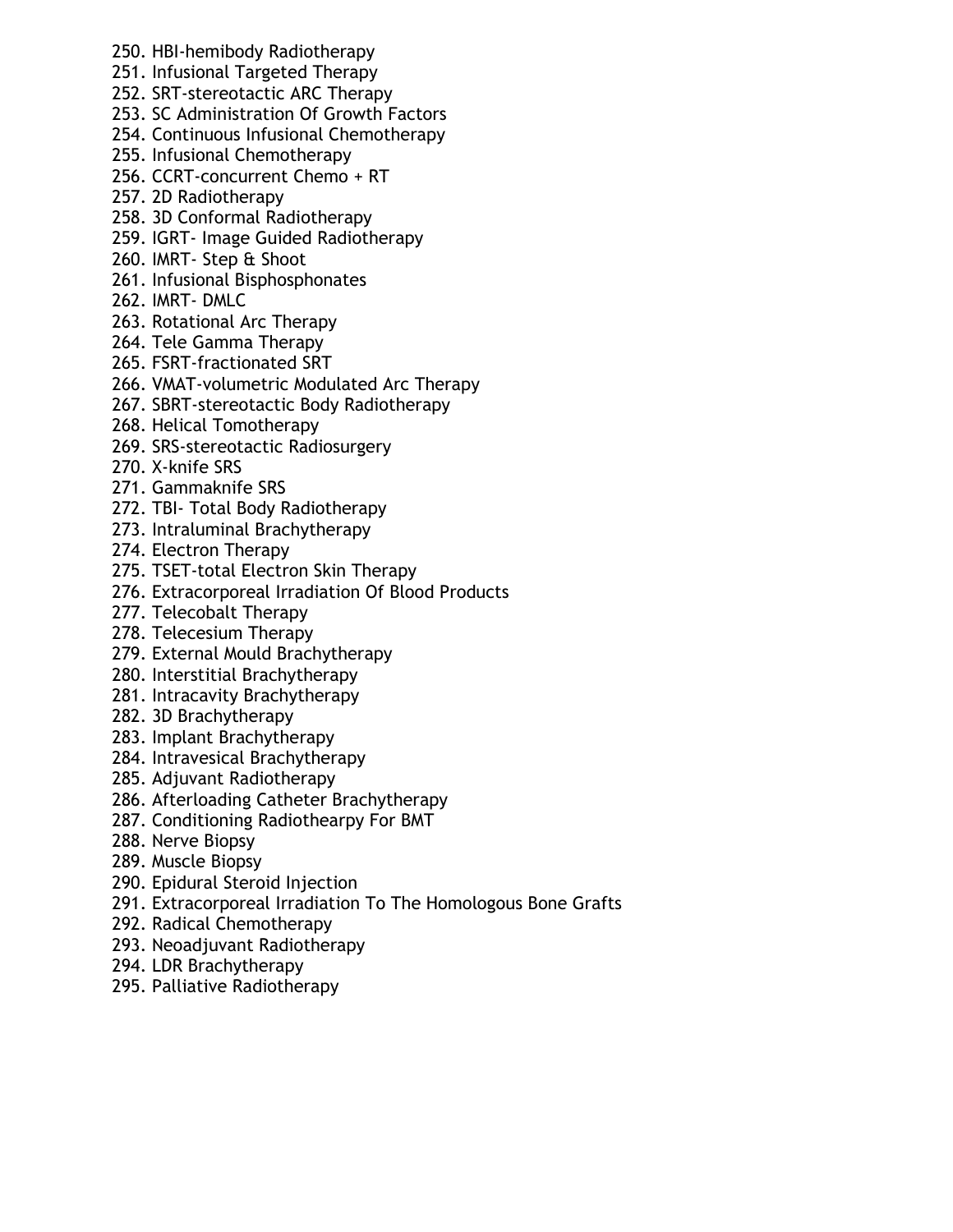- 296. Radical Radiotherapy
- 297. Palliative Chemotherapy
- 298. Template Brachytherapy
- 299. Neoadjuvant Chemotherapy
- 300. Adjuvant Chemotherapy
- 301. Induction Chemotherapy
- 302. Consolidation Chemotherapy
- 303. Maintenance Chemotherapy
- 304. HDR Brachytherapy

# **J. Operations On The Salivary Glands & Salivary Ducts:**

- 305. Incision And Lancing Of A Salivary Gland And A Salivary Duct
- 306. Excision Of Diseased Tissue Of A Salivary Gland And A Salivary Duct
- 307. Resection Of A Salivary Gland
- 308. Reconstruction Of A Salivary Gland And A Salivary Duct
- 309. Other Operations On The Salivary Glands And Salivary Ducts
- 310. Open extraction of calculus from parotid duct
- **K. Operations On The Skin & Subcutaneous Tissues:**
- 311. Other Incisions Of The Skin And Subcutaneous Tissues

312. Surgical Wound Toilet (wound Debridement) And Removal Of Diseased Tissue Of The Skin And Subcutaneous Tissues

- 313. Local Excision Of Diseased Tissue Of The Skin And Subcutaneous Tissues
- 314. Other Excisions Of The Skin And Subcutaneous Tissues
- 315. Simple Restoration Of Surface Continuity Of The Skin And Subcutaneous Tissues
- 316. Free Skin Transplantation, Donor Site
- 317. Free Skin Transplantation, Recipient Site
- 318. Revision Of Skin Plasty
- 319. Other Restoration And Reconstruction Of The Skin And Subcutaneous Tissues.
- 320. Chemosurgery To The Skin.
- 321. Destruction Of Diseased Tissue In The Skin And Subcutaneous Tissues
- 322. Reconstruction Of Deformity/defect In Nail Bed
- 323. Excision Of Bursirtis
- 324. Tennis Elbow Release

# **L. Operations On The Tongue:**

- 325. Incision, Excision And Destruction Of Diseased Tissue Of The Tongue
- 326. Partial Glossectomy
- 327. Glossectomy
- 328. Reconstruction Of The Tongue
- 329. Other Operations On The Tongue

# **M. Ophthalmology Related:**

- 330. Surgery For Cataract
- 331. Incision Of Tear Glands
- 332. Other Operations On The Tear Ducts
- 333. Incision Of Diseased Eyelids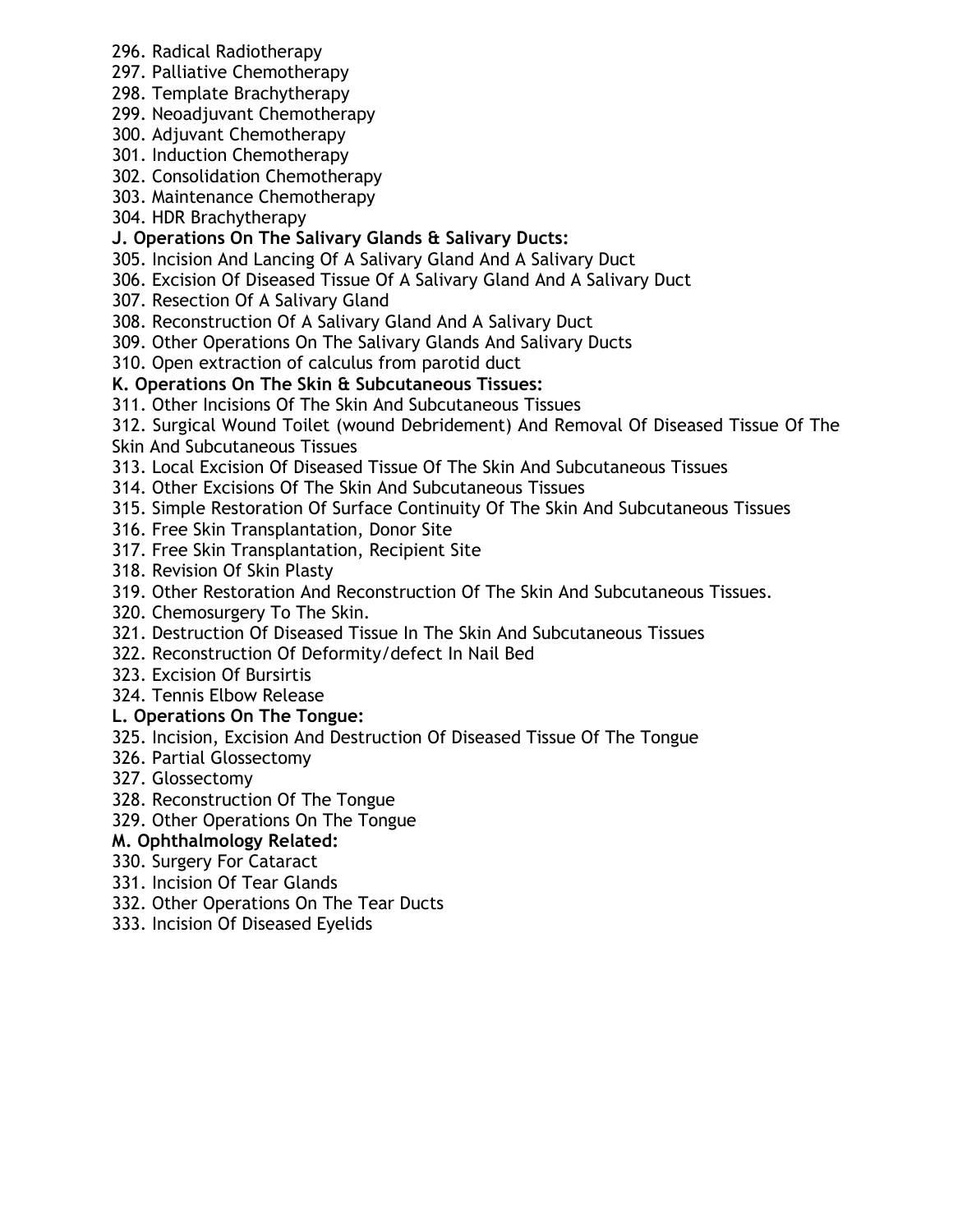- 334. Excision And Destruction Of Diseased Tissue Of The Eyelid
- 335. Operations On The Canthus And Epicanthus
- 336. Corrective Surgery For Entropion And Ectropion
- 337. Corrective Surgery For Blepharoptosis
- 338. Removal Of A Foreign Body From The Conjunctiva
- 339. Removal Of A Foreign Body From The Cornea
- 340. Incision Of The Cornea
- 341. Operations For Pterygium
- 342. Other Operations On The Cornea
- 343. Removal Of A Foreign Body From The Lens Of The Eye
- 344. Removal Of A Foreign Body From The Posterior Chamber Of The Eye
- 345. Removal Of A Foreign Body From The Orbit And Eyeball
- 346. Correction Of Eyelid Ptosis By Levator Palpebrae Superioris Resection (bilateral)
- 347. Correction Of Eyelid Ptosis By Fascia Lata Graft (bilateral)
- 348. Diathermy/cryotherapy To Treat Retinal Tear
- 349. Anterior Chamber Paracentesis / Cyclodiathermy /Cyclocryotherapy / Goniotomy Trabeculotomy And Filtering And Allied Operations To Treat Glaucoma
- 350. Enucleation Of Eye Without Implant
- 351. Dacryocystorhinostomy For Various Lesions Of Lacrimal Gland
- 352. Laser Photocoagulation To Treat Ratinal Tear
- 353. Biopsy Of Tear Gland
- 354. Treatment Of Retinal Lesion
- 355. Curettage/cryotherapy of lesion of eyelid

# **N. Orthopedics Related:**

- 356. Surgery For Meniscus Tear
- 357. Incision On Bone, Septic And Aseptic
- 358. Closed Reduction On Fracture, Luxation Or Epiphyseolysis With Osteosynthesis
- 359. Suture And Other Operations On Tendons And Tendon Sheath
- 360. Reduction Of Dislocation Under GA
- 361. Arthroscopic Knee Aspiration
- 362. Surgery For Ligament Tear
- 363. Surgery For Hemoarthrosis/pyoarthrosis
- 364. Removal Of Fracture Pins/nails
- 365. Removal Of Metal Wire
- 366. Closed Reduction On Fracture, Luxation
- 367. Reduction Of Dislocation Under GA
- 368. Epiphyseolysis With Osteosynthesis
- 369. Excision Of Various Lesions In Coccyx
- 370. Arthroscopic Repair Of Acl Tear Knee
- 371. Closed Reduction Of Minor Fractures
- 372. Arthroscopic Repair Of PCL Tear Knee
- 373. Tendon Shortening
- 374. Arthroscopic Meniscectomy Knee
- 375. Treatment Of Clavicle Dislocation
- 376. Haemarthrosis Knee- Lavage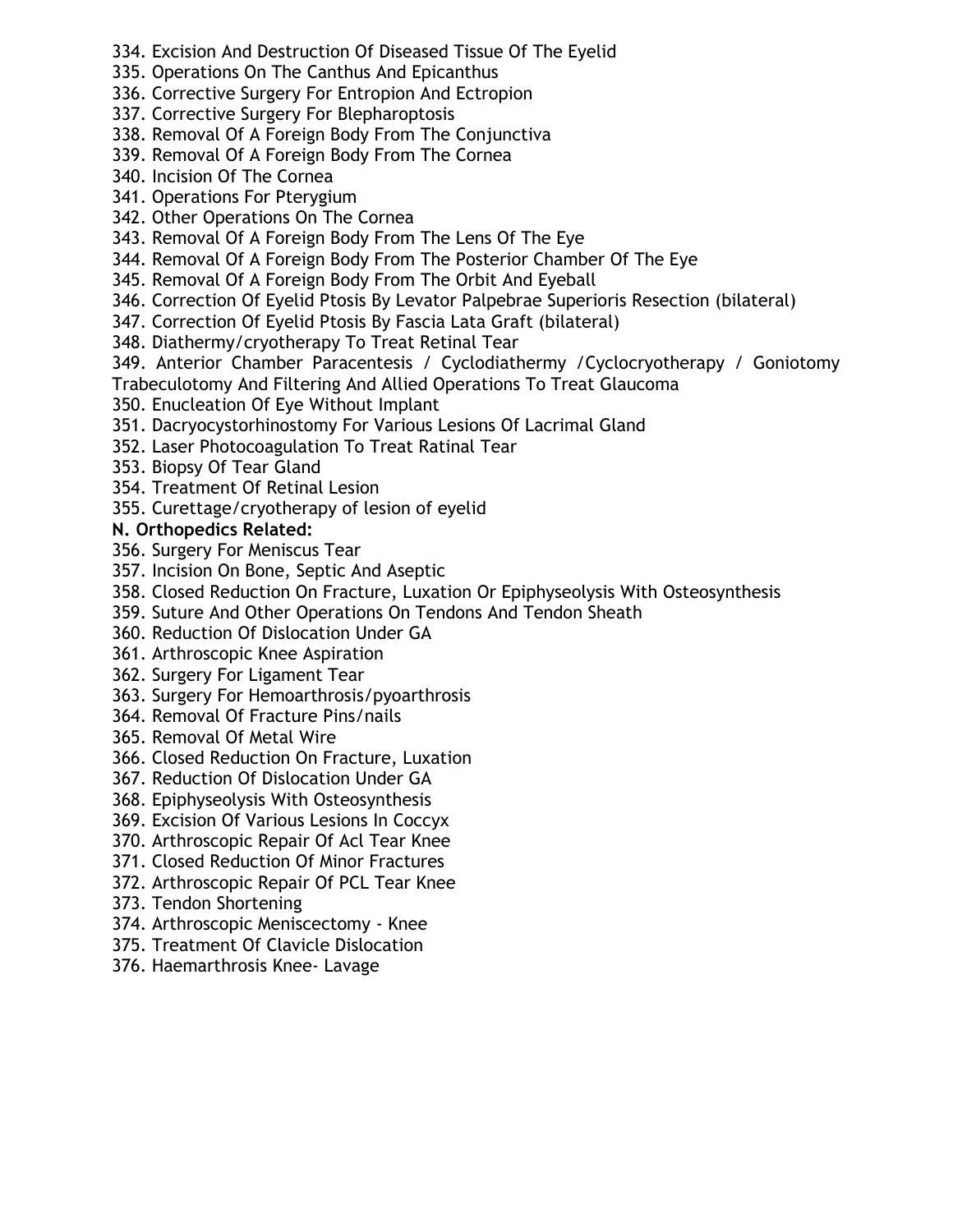- 377. Abscess Knee Joint Drainage
- 378. Carpal Tunnel Release
- 379. Closed Reduction Of Minor Dislocation
- 380. Repair Of Knee Cap Tendon
- 381. ORIF With K Wire Fixation- Small Bones
- 382. Release Of Midfoot Joint
- 383. ORIF With Plating- Small Long Bones
- 384. Implant Removal Minor
- 385. K Wire Removal
- 386. Closed Reduction And External Fixation
- 387. Arthrotomy Hip Joint
- 388. Syme's Amputation
- 389. Arthroplasty
- 390. Partial Removal Of Rib
- 391. Treatment Of Sesamoid Bone Fracture
- 392. Shoulder Arthroscopy / Surgery
- 393. Elbow Arthroscopy
- 394. Amputation Of Metacarpal Bone
- 395. Release Of Thumb Contracture
- 396. Incision Of Foot Fascia
- 397. Partial Removal Of Metatarsal
- 398. Repair / Graft Of Foot Tendon
- 399. Revision/removal Of Knee Cap
- 400. Amputation Follow-up Surgery
- 401. Exploration Of Ankle Joint
- 402. Remove/graft Leg Bone Lesion
- 403. Repair/graft Achilles Tendon
- 404. Remove Of Tissue Expander
- 405. Biopsy Elbow Joint Lining
- 406. Removal Of Wrist Prosthesis
- 407. Biopsy Finger Joint Lining
- 408. Tendon Lengthening
- 409. Treatment Of Shoulder Dislocation
- 410. Lengthening Of Hand Tendon
- 411. Removal Of Elbow Bursa
- 412. Fixation Of Knee Joint
- 413. Treatment Of Foot Dislocation
- 414. Surgery Of Bunion
- 415. Tendon Transfer Procedure
- 416. Removal Of Knee Cap Bursa
- 417. Treatment Of Fracture Of Ulna
- 418. Treatment Of Scapula Fracture
- 419. Removal Of Tumor Of Arm/ Elbow Under RA/GA
- 420. Repair Of Ruptured Tendon
- 421. Decompress Forearm Space
- 422. Revision Of Neck Muscle (torticollis Release )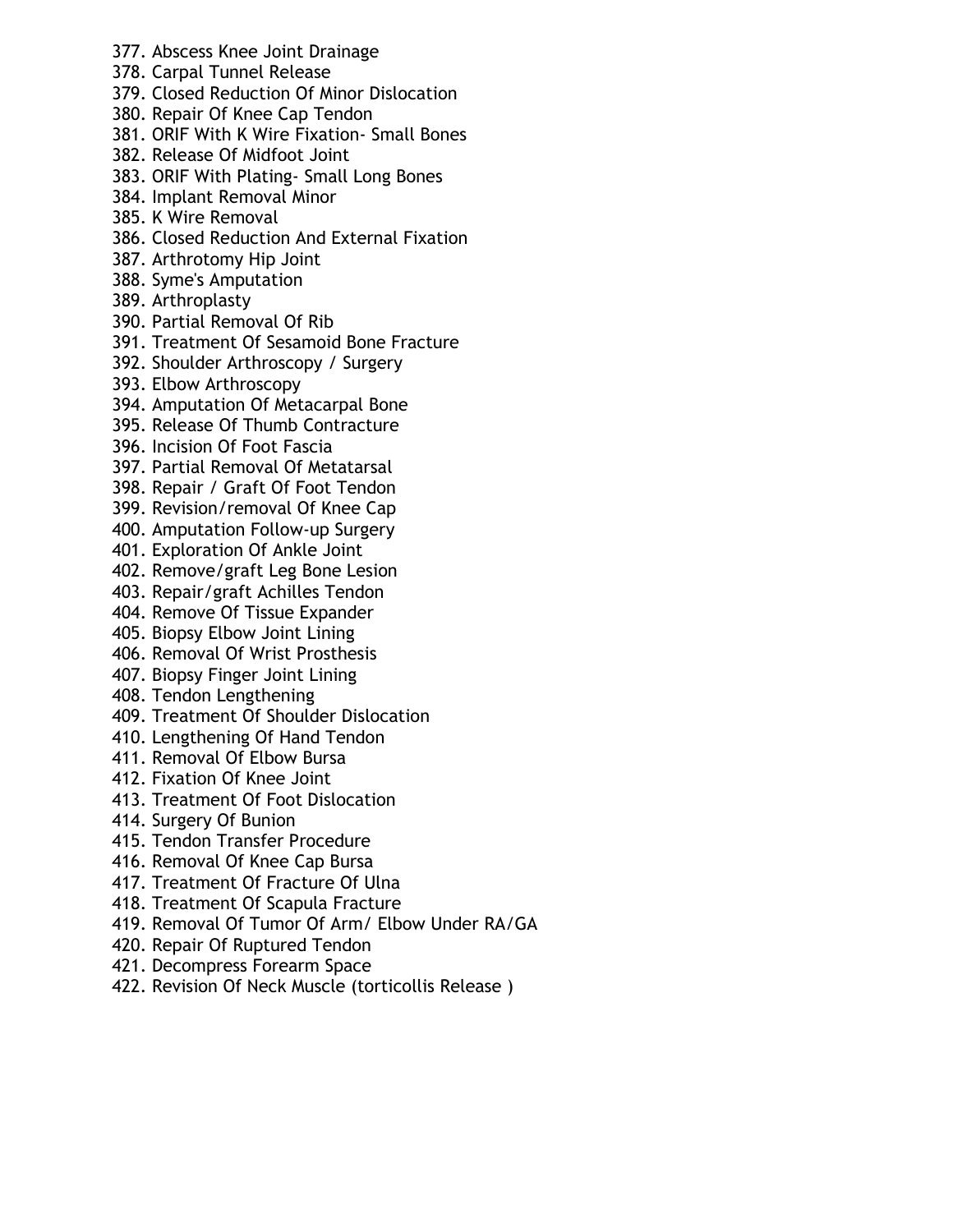- 423. Lengthening Of Thigh Tendons
- 424. Treatment Fracture Of Radius & Ulna
- 425. Repair Of Knee Joint

# **O. Other Operations On The Mouth & Face:**

- 427. External Incision And Drainage In The Region Of The Mouth, Jaw And Face
- 428. Incision Of The Hard And Soft Palate
- 429. Excision And Destruction Of Diseased Hard And Soft Palate
- 430. Incision, Excision And Destruction In The Mouth
- 431. Other Operations In The Mouth
- 432. Operations on uvula

# **P. Pediatric Surgery Related:**

- 433. Excision Of Fistula-in-ano
- 434. Excision Juvenile Polyps Rectum
- 435. Vaginoplasty
- 436. Dilatation Of Accidenta L Caustic Stricture Oesophageal
- 437. Presacral Teratomas Excision
- 438. Removal Of Vesical Stone
- 439. Excision Sigmoid Polyp
- 440. Sternomastoid Tenotomy
- 441. Infantile Hypertrophic Pyloric Stenosis Pyloromyotomy
- 442. Excision Of Soft Tissue Rhabdomyosarcoma
- 443. Mediastinal Lymph Node Biopsy
- 444. High Orchidectomy For Testis Tumours
- 445. Excision Of Cervical Teratoma
- 446. Rectal-myomectomy
- 447. Rectal Prolapse (delorme's Procedure)
- 448. Detorsion Of Torsion Testis
- 449. EUA + Biopsy Multiple Fistula In Ano

# **Q. Plastic Surgery Related:**

- 450. Construction Skin Pedicle Flap
- 451. Gluteal Pressure Ulcer-excision
- 452. Muscle-skin Graft, Leg
- 453. Removal Of Bone For Graft
- 454. Muscle-skin Graft Duct Fistula
- 455. Removal Cartilage Graft
- 456. Myocutaneous Flap
- 457. Fibro Myocutaneous Flap
- 458. Breast Reconstruction Surgery After Mastectomy
- 459. Sling Operation For Facial Palsy
- 460. Split Skin Grafting Under RA
- 461. Wolfe Skin Graft
- 462. Plastic Surgery To The Floor Of The Mouth Under GA
- **R. Thoracic Surgery Related:**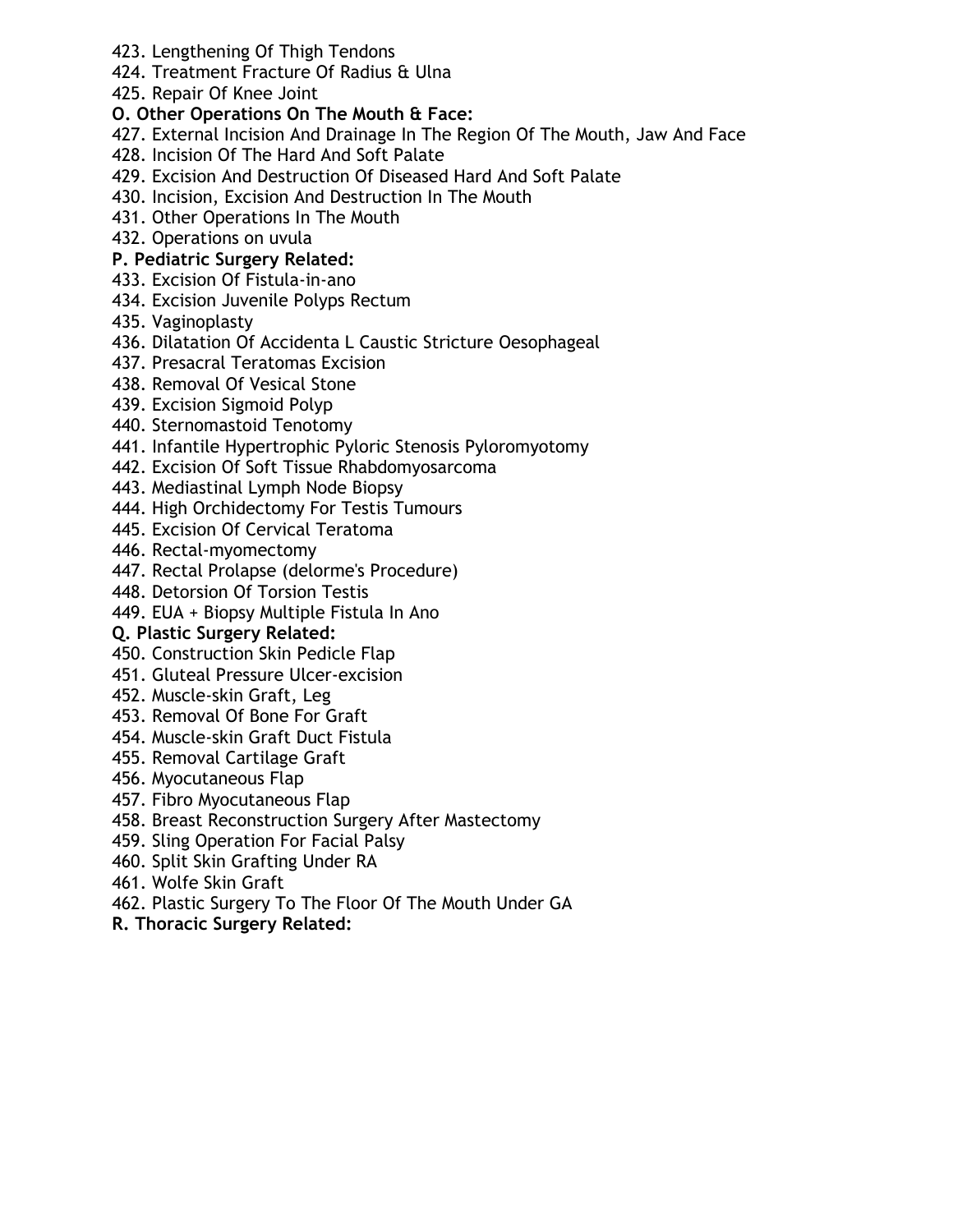- 463. Thoracoscopy And Lung Biopsy
- 464. Excision Of Cervical Sympathetic Chain Thoracoscopic
- 465. Laser Ablation Of Barrett's Oesophagus
- 466. Pleurodesis
- 467. Thoracoscopy And Pleural Biopsy
- 468. EBUS + Biopsy
- 469. Thoracoscopy Ligation Thoracic Duct
- 470. Thoracoscopy Assisted Empyaema Drainage
- 471. Operations for drainage of pleural cavity

# **S. Urology Related:**

- 472. Haemodialysis
- 473. Lithotripsy/nephrolithotomy For Renal Calculus
- 474. Excision Of Renal Cyst
- 475. Drainage Of Pyonephrosis/perinephric Abscess
- 476. Incision Of The Prostate
- 477. Transurethral Excision And Destruction Of Prostate Tissue
- 478. Transurethral And Percutaneous Destruction Of Prostate Tissue
- 479. Open Surgical Excision And Destruction Of Prostate Tissue
- 480. Radical Prostatovesiculectomy
- 481. Other Excision And Destruction Of Prostate Tissue
- 482. Operations On The Seminal Vesicles
- 483. Incision And Excision Of Periprostatic Tissue
- 484. Other Operations On The Prostate
- 485. Incision Of The Scrotum And Tunica Vaginalis Testis
- 486. Operation On A Testicular Hydrocele
- 487. Excision And Destruction Of Diseased Scrotal Tissue
- 488. Other Operations On The Scrotum And Tunica Vaginalis Testis
- 489. Incision Of The Testes
- 490. Excision And Destruction Of Diseased Tissue Of The Testes
- 491. Unilateral Orchidectomy
- 492. Bilateral Orchidectomy
- 493. Surgical Repositioning Of An Abdominal Testis
- 494. Reconstruction Of The Testis
- 495. Implantation, Exchange And Removal Of A Testicular Prosthesis
- 496. Other Operations On The Testis
- 497. Excision In The Area Of The Epididymis
- 498. Operations On The Foreskin
- 499. Local Excision And Destruction Of Diseased Tissue Of The Penis
- 500. Amputation Of The Penis
- 501. Other Operations On The Penis
- 502. Cystoscopical Removal Of Stones
- 503. Lithotripsy
- 504. Biopsy Oftemporal Artery For Various Lesions
- 505. External Arterio-venous Shunt
- 506. AV Fistula Wrist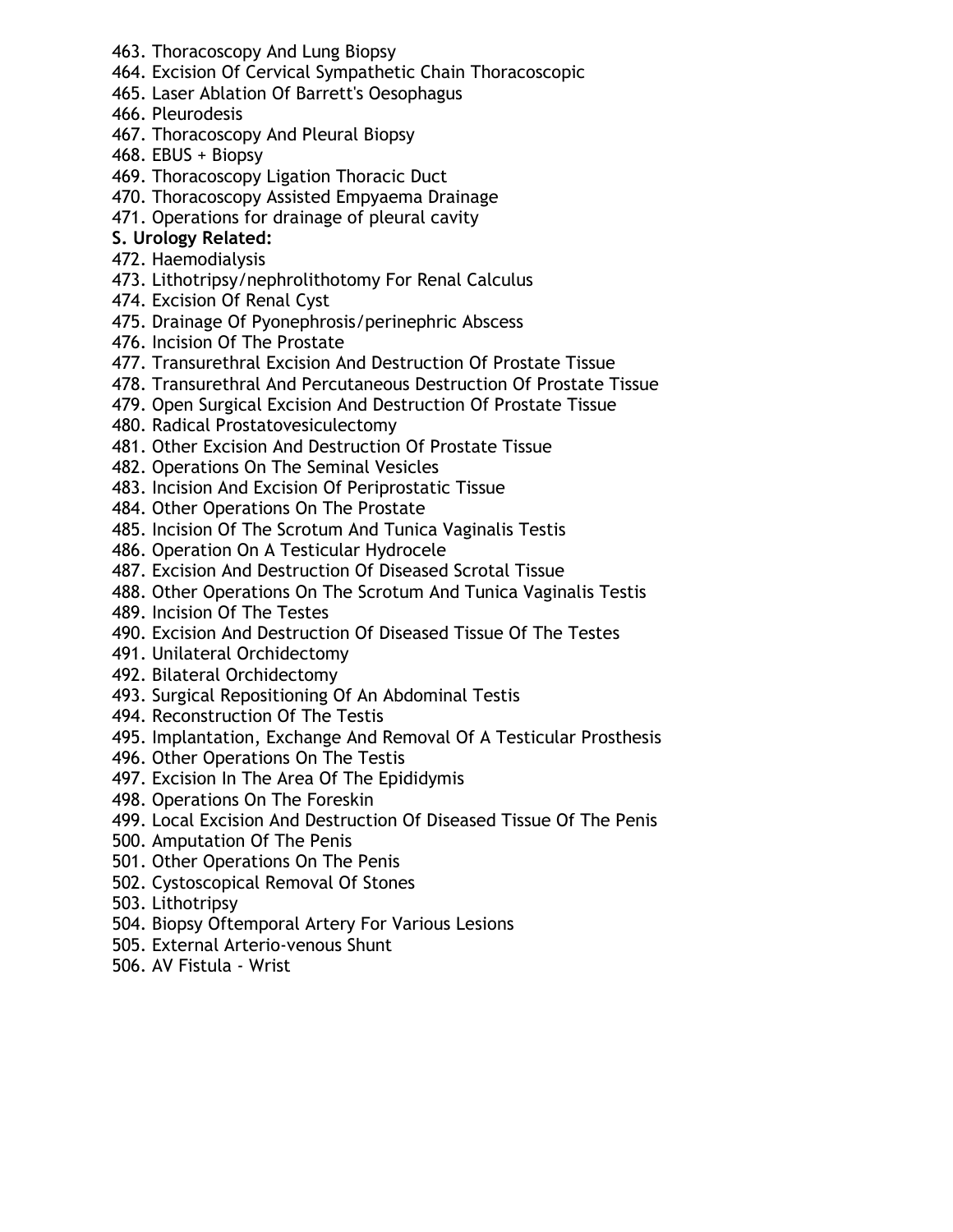- 507. URSL With Stenting
- 508. URSL With Lithotripsy
- 509. Cystoscopic Litholapaxy
- 510. ESWL
- 511. Bladder Neck Incision
- 512. Cystoscopy & Biopsy
- 513. Cystoscopy And Removal Of Polyp
- 514. Suprapubic Cystostomy
- 515. Percutaneous Nephrostomy
- 516. Cystoscopy And "SLING" Procedure.
- 517. TUNA- Prostate
- 518. Excision Of Urethral Diverticulum
- 519. Removal Of Urethral Stone
- 520. Excision Of Urethral Prolapse
- 521. Mega-ureter Reconstruction
- 522. Kidney Renoscopy And Biopsy
- 523. Ureter Endoscopy And Treatment
- 524. Vesico Ureteric Reflux Correction
- 525. Surgery For Pelvi Ureteric Junction Obstruction
- 526. Anderson Hynes Operation
- 527. Kidney Endoscopy And Biopsy
- 528. Paraphimosis Surgery
- 529. Injury Prepuce- Circumcision
- 530. Frenular Tear Repair
- 531. Meatotomy For Meatal Stenosis
- 532. Surgery For Fournier's Gangrene Scrotum
- 533. Surgery Filarial Scrotum
- 534. Surgery For Watering Can Perineum
- 535. Repair Of Penile Torsion
- 536. Drainage Of Prostate Abscess
- 537. Orchiectomy
- 538. Cystoscopy And Removal Of FB
- 539. Endoscopic anti-reflux procedure (and bilateral)
- 540. Excision of urethral caruncle
- 541. Dilatation of urethra (including cystoscopy)

#### ANNEXURE II

| <b>CONTACT DETAILS</b>             | <b>JURISDICTION</b>                 |
|------------------------------------|-------------------------------------|
| <b>AHMEDABAD</b>                   | State of Gujarat and Union          |
| Office of the Insurance Ombudsman, | Territories of Dadra & Nagar Haveli |
| 2nd floor, Ambica House,           | and Daman and Diu.                  |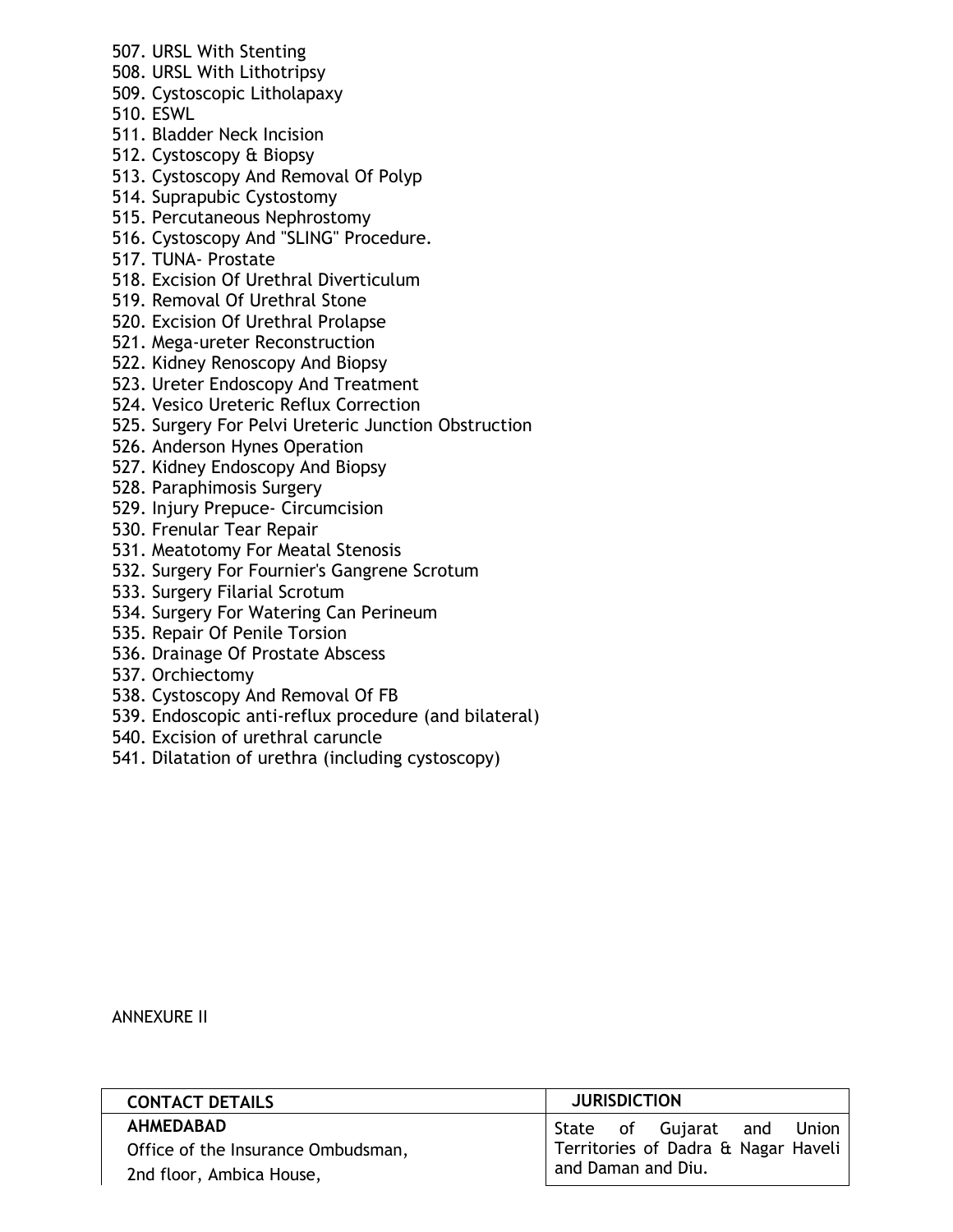| 5, Navyug Colony, Ashram Road,<br>Ahmedabad - 380 014<br>Tel.: - 079-27546150/139<br>Fax: - 079-27546142<br>Email:- bimalokpal.ahmedabad@gbic.co.in<br><b>BENGALURU</b><br>Office of the Insurance Ombudsman,<br>Jeevan Soudha Building,<br>PID No.57-27-N-19,<br>Karnataka.<br>Ground Floor, 19/19, 24th Main Road,<br>JP Nagar, 1st Phase,<br>Bengaluru-560 078.<br>Tel.:- 080-26652048 / 26652049<br>Email:- bimalokpal.bengaluru@gbic.co.in<br><b>BHOPAL</b><br>Office of the Insurance Ombudsman, |
|--------------------------------------------------------------------------------------------------------------------------------------------------------------------------------------------------------------------------------------------------------------------------------------------------------------------------------------------------------------------------------------------------------------------------------------------------------------------------------------------------------|
|                                                                                                                                                                                                                                                                                                                                                                                                                                                                                                        |
|                                                                                                                                                                                                                                                                                                                                                                                                                                                                                                        |
|                                                                                                                                                                                                                                                                                                                                                                                                                                                                                                        |
|                                                                                                                                                                                                                                                                                                                                                                                                                                                                                                        |
|                                                                                                                                                                                                                                                                                                                                                                                                                                                                                                        |
|                                                                                                                                                                                                                                                                                                                                                                                                                                                                                                        |
|                                                                                                                                                                                                                                                                                                                                                                                                                                                                                                        |
|                                                                                                                                                                                                                                                                                                                                                                                                                                                                                                        |
|                                                                                                                                                                                                                                                                                                                                                                                                                                                                                                        |
|                                                                                                                                                                                                                                                                                                                                                                                                                                                                                                        |
|                                                                                                                                                                                                                                                                                                                                                                                                                                                                                                        |
|                                                                                                                                                                                                                                                                                                                                                                                                                                                                                                        |
|                                                                                                                                                                                                                                                                                                                                                                                                                                                                                                        |
|                                                                                                                                                                                                                                                                                                                                                                                                                                                                                                        |
|                                                                                                                                                                                                                                                                                                                                                                                                                                                                                                        |
|                                                                                                                                                                                                                                                                                                                                                                                                                                                                                                        |
| Janak Vihar Complex,                                                                                                                                                                                                                                                                                                                                                                                                                                                                                   |
| 2nd Floor, 6, Malviya Nagar,                                                                                                                                                                                                                                                                                                                                                                                                                                                                           |
| Opp.Airtel Office,<br>States of Madhya Pradesh and                                                                                                                                                                                                                                                                                                                                                                                                                                                     |
| Chattisgarh.<br>Near New Market,                                                                                                                                                                                                                                                                                                                                                                                                                                                                       |
| Bhopal - 462 033.                                                                                                                                                                                                                                                                                                                                                                                                                                                                                      |
| Tel.: - 0755-2769200/201/202                                                                                                                                                                                                                                                                                                                                                                                                                                                                           |
| Fax: - 0755-2769203                                                                                                                                                                                                                                                                                                                                                                                                                                                                                    |
| Email: - bimalokpalbhopal@gbic.co.in                                                                                                                                                                                                                                                                                                                                                                                                                                                                   |
| <b>BHUBANESHWAR</b>                                                                                                                                                                                                                                                                                                                                                                                                                                                                                    |
| Office of the Insurance Ombudsman,                                                                                                                                                                                                                                                                                                                                                                                                                                                                     |
| 62, Forest park,                                                                                                                                                                                                                                                                                                                                                                                                                                                                                       |
| State of Orissa.<br>Bhubneshwar - 751 009.                                                                                                                                                                                                                                                                                                                                                                                                                                                             |
| Tel.:- 0674-2596461 / 2596455                                                                                                                                                                                                                                                                                                                                                                                                                                                                          |
| Fax: - 0674-2596429                                                                                                                                                                                                                                                                                                                                                                                                                                                                                    |
| Email: - bimalokpal.bhubaneswar@gbic.co.in                                                                                                                                                                                                                                                                                                                                                                                                                                                             |
| <b>CHANDIGARH</b>                                                                                                                                                                                                                                                                                                                                                                                                                                                                                      |
| Office of the Insurance Ombudsman,                                                                                                                                                                                                                                                                                                                                                                                                                                                                     |
| S.C.O. No. 101, 102 & 103, 2nd                                                                                                                                                                                                                                                                                                                                                                                                                                                                         |
| Floor,<br>States of Punjab, Haryana, Himachal                                                                                                                                                                                                                                                                                                                                                                                                                                                          |
| Pradesh, Jammu & Kashmir<br>and                                                                                                                                                                                                                                                                                                                                                                                                                                                                        |
| Union territory of Chandigarh                                                                                                                                                                                                                                                                                                                                                                                                                                                                          |
| Batra Building, Sector 17 - D,                                                                                                                                                                                                                                                                                                                                                                                                                                                                         |
| Chandigarh - 160 017.<br>Tel.: - 0172-2706196/5861 / 2706468                                                                                                                                                                                                                                                                                                                                                                                                                                           |
| Fax: - 0172-2708274                                                                                                                                                                                                                                                                                                                                                                                                                                                                                    |
| Email:- bimalokpal.chandigarh@gbic.co.in                                                                                                                                                                                                                                                                                                                                                                                                                                                               |
| <b>CHENNAI</b>                                                                                                                                                                                                                                                                                                                                                                                                                                                                                         |
| State of Tamil Nadu and Union<br>Office of the Insurance Ombudsman,                                                                                                                                                                                                                                                                                                                                                                                                                                    |
| Territories - Pondicherry Town and<br>Fatima Akhtar Court,                                                                                                                                                                                                                                                                                                                                                                                                                                             |
| Karaikal (which are part of Union<br>4th Floor, 453 (old 312), Anna Salai,                                                                                                                                                                                                                                                                                                                                                                                                                             |
| Territory of Pondicherry).<br>Teynampet,                                                                                                                                                                                                                                                                                                                                                                                                                                                               |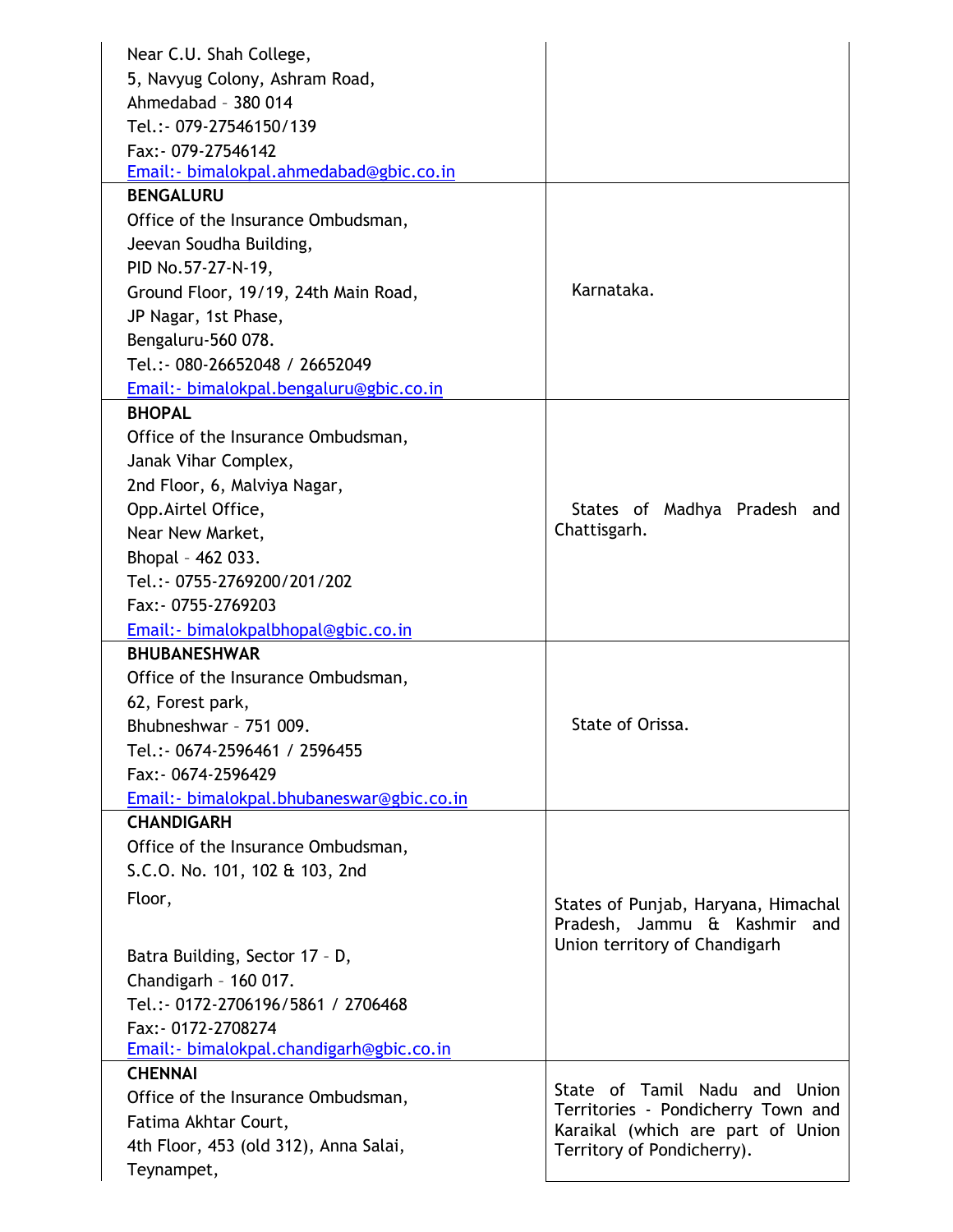| CHENNAI - 600 018.                                     |                                     |
|--------------------------------------------------------|-------------------------------------|
| Tel.: - 044-24333668 / 24335284                        |                                     |
| Fax: 044-24333664                                      |                                     |
|                                                        |                                     |
| Email: - bimalokpal.chennai@gbic.co.in<br><b>DELHI</b> |                                     |
|                                                        |                                     |
| Office of the Insurance Ombudsman,                     |                                     |
| 2/2 A, Universal Insurance Building,                   |                                     |
| Asaf Ali Road,                                         | <b>State of Delhi</b>               |
| New Delhi - 110 002.                                   |                                     |
| Tel.: - 011-23239611/7539/7532                         |                                     |
| Fax: - 011-23230858                                    |                                     |
| Email: - bimalokpal.delhi@gbic.co.in                   |                                     |
| <b>ERNAKULAM</b>                                       |                                     |
| Office of the Insurance Ombudsman,                     |                                     |
| 2nd floor, Pulinat Building,                           |                                     |
| Opp. Cochin Shipyard,                                  | Kerala, Lakshadweep, Mahe-a part    |
| M.G. Road,                                             | of Pondicherry                      |
| Ernakulum - 682 015.                                   |                                     |
| Tel.: - 0484-2358759/2359338                           |                                     |
| Fax: 0484-2359336                                      |                                     |
| Email:- bimalokpal.ernakulum@gbic.co.in                |                                     |
| <b>GUWAHATI</b>                                        |                                     |
| Office of the Insurance Ombudsman,                     |                                     |
| 'Jeevan Nivesh', 5th Floor,                            |                                     |
| Nr. Panbazar over bridge, S.S. Road,                   | States<br>of Assam,<br>Meghalaya,   |
| Guwahati - 781001 (ASSAM).                             | Arunachal<br>Manipur,<br>Mizoram,   |
| Tel.:- 0361-2132204 / 2132205                          | Pradesh, Nagaland and Tripura.      |
| Fax: - 0361-2732937                                    |                                     |
|                                                        |                                     |
| Email: - bimalokpal.guwahati@gbic.co.in                |                                     |
| <b>HYDERABAD</b>                                       |                                     |
| Office of the Insurance Ombudsman,                     |                                     |
| 6-2-46, 1st floor, "Moin Court"                        |                                     |
| Lane Opp. Saleem Function Palace,                      | States of Andhra Pradesh, Telangana |
| A. C. Guards, Lakdi-Ka-Pool,                           | and Union Territory of Yanam - a    |
| Hyderabad - 500 004.                                   | part of the Union Territory         |
| Tel.: - 040-65504123/23312122                          |                                     |
| Fax: - 040-23376599                                    |                                     |
| Email:- bimalokpal.hyderabad@gbic.co.in                |                                     |
| <b>JAIPUR</b>                                          |                                     |
| Office of the Insurance Ombudsman,                     |                                     |
| Jeevan Nidhi-II Bldg.,                                 |                                     |
| Ground Floor,                                          |                                     |
| Bhawani Singh Marg,                                    | State of Rajasthan.                 |
| Jaipur - 302005.                                       |                                     |
| Tel.: - 0141-2740363                                   |                                     |
| Email: - bimalokpal.jaipur@gbic.co.in                  |                                     |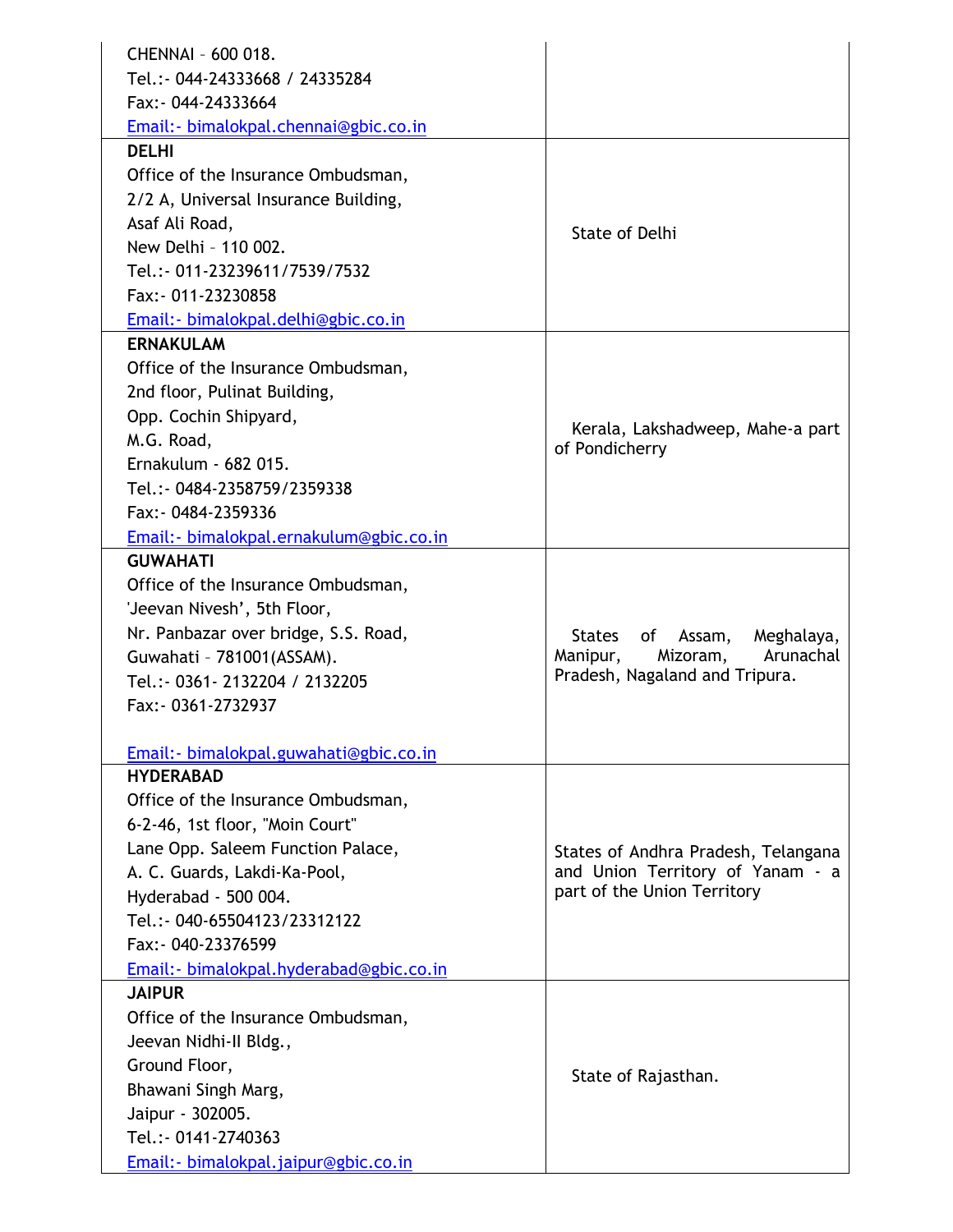| <b>KOLKATA</b><br>Office of the Insurance Ombudsman,<br>Hindustan Building Annexe,<br>4th floor, 4, CR Avenue,<br>Kolkata - 700 072.<br>Tel.: - 033-22124339 / 22124340<br>Fax: - 033-22124341<br>Email: - bimalokpal.kolkata@gbic.co.in | States of West Bengal, Bihar,<br>Sikkim and Union Territories of<br>Andaman and Nicobar Islands.                                                                                                                                                                                                                                                                                                                                                                                                                              |
|------------------------------------------------------------------------------------------------------------------------------------------------------------------------------------------------------------------------------------------|-------------------------------------------------------------------------------------------------------------------------------------------------------------------------------------------------------------------------------------------------------------------------------------------------------------------------------------------------------------------------------------------------------------------------------------------------------------------------------------------------------------------------------|
| <b>LUCKNOW</b><br>Office of the Insurance Ombudsman,<br>6th Floor, Jeevan Bhawan,<br>Phase-II, Nawal Kishore Road,<br>Hazratganj,<br>Lucknow-226 001.<br>Tel.:- 0522-2231330 / 2231331<br>Fax: - 0522-2231310.                           | District of<br>Uttar<br>Pradesh:<br>Lalitpur, Jhansi, Mahoba, Hamirpur,<br>Banda, Chitrakoot, Allahabad,<br>Mirzapur, Sonbhabdra, Fatehpur,<br>Pratapgarh, Jaunpur, Varansi,<br>Gazipur, Jalaun, Kanpur, Lucknow,<br>Unnao,<br>Sitapur, Lakhimpur,<br>Bahraich, Barabanki,<br>Raebareli,<br>Sravasti, Gonda, Faizabad, Amethi,<br>Kaushambi, Balrampur,<br>Basti,<br>Sulanpur,<br>Ambedkarnagar,<br>Maharajganj, Santkabirnagar,<br>Azamgarh, Kaushinagar, Gorkhpur,<br>Deoria, Mau, Chandauli,<br>Ballia,<br>Sidharathnagar. |
| Email:- bimalokpal.lucknow@gbic.co.in                                                                                                                                                                                                    |                                                                                                                                                                                                                                                                                                                                                                                                                                                                                                                               |
| <b>MUMBAI</b>                                                                                                                                                                                                                            |                                                                                                                                                                                                                                                                                                                                                                                                                                                                                                                               |
| Office of the Insurance Ombudsman,                                                                                                                                                                                                       |                                                                                                                                                                                                                                                                                                                                                                                                                                                                                                                               |
| 3rd Floor, Jeevan Seva Annexe,                                                                                                                                                                                                           | States<br>of<br>Goa,<br>Mumbai                                                                                                                                                                                                                                                                                                                                                                                                                                                                                                |
| S. V. Road, Santacruz (W),                                                                                                                                                                                                               | Metropolitan Region excluding Navi                                                                                                                                                                                                                                                                                                                                                                                                                                                                                            |
| Mumbai - 400 054.                                                                                                                                                                                                                        | Mumbai & Thane.                                                                                                                                                                                                                                                                                                                                                                                                                                                                                                               |
| Tel.:- 022-26106928/360/889                                                                                                                                                                                                              |                                                                                                                                                                                                                                                                                                                                                                                                                                                                                                                               |
| Fax: - 022-26106052                                                                                                                                                                                                                      |                                                                                                                                                                                                                                                                                                                                                                                                                                                                                                                               |
| Email: - bimalokpal.mumbai@gbic.co.in                                                                                                                                                                                                    | States of Uttaranchal and the                                                                                                                                                                                                                                                                                                                                                                                                                                                                                                 |
| <b>NOIDA</b><br>Office of the Insurance Ombudsman,<br>Bhagwan Sahai Palace,<br>4th Floor, Main Road,<br>Naya Bans, Sector-15,<br>Gautam Budh Nagar, Noida<br>Email:- bimalokpal.noida@gbic.co.in                                         | following Districts of Uttar Pradesh:.<br>Aligarh,<br>Bagpat, Bareilly,<br>Agra,<br>Bijnor, Budaun, Bulandshehar, Etah,<br>Kanooj, Mainpuri, Mathura, Meerut,<br>Moradabad, Muzaffarnagar, Oraiyya,<br>Pilibhit, Etawah, Farrukhabad,<br>Firozabad, Gautam Budh Nagar,<br>Ghaziabad, Hardoi, Shahjahanpur,<br>Hapur, Shamli, Rampur, Kashganj,<br>Sambhal, Amroha,<br>Hathras,<br>Kanshiramnagar, Saharanpur.                                                                                                                 |
| <b>PATNA</b>                                                                                                                                                                                                                             |                                                                                                                                                                                                                                                                                                                                                                                                                                                                                                                               |
| Office of the Insurance Ombudsman,                                                                                                                                                                                                       |                                                                                                                                                                                                                                                                                                                                                                                                                                                                                                                               |
| 1st Floor, Kalpana Arcade Building,                                                                                                                                                                                                      |                                                                                                                                                                                                                                                                                                                                                                                                                                                                                                                               |
| Bazar Samiti Road,                                                                                                                                                                                                                       | States of Bihar and Jharkhand.                                                                                                                                                                                                                                                                                                                                                                                                                                                                                                |
| Bahadurpur,                                                                                                                                                                                                                              |                                                                                                                                                                                                                                                                                                                                                                                                                                                                                                                               |
| Patna - 800 006.                                                                                                                                                                                                                         |                                                                                                                                                                                                                                                                                                                                                                                                                                                                                                                               |
| Email: - bimalokpal.patna@gbic.co.in                                                                                                                                                                                                     |                                                                                                                                                                                                                                                                                                                                                                                                                                                                                                                               |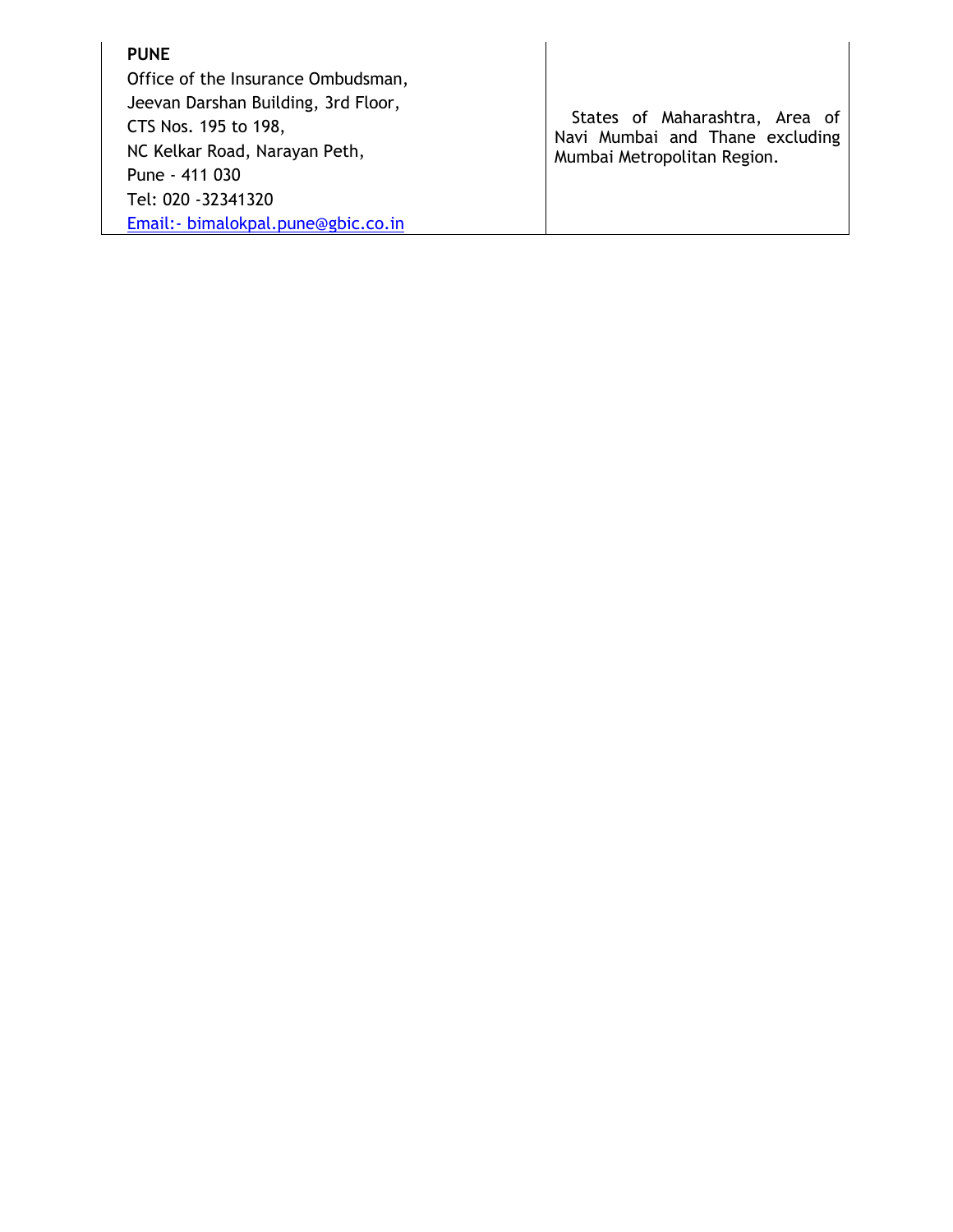# TERMS AND CONDITIONS - GROUP PERSONAL ACCIDENT INSURANCE

The Benefit under Personal Accident Covers have a separate sum insured.

A11.1 Accidental Death

If an Insured Person suffers an accident during the policy period and this is the proximate cause of his death within 365 days from the date of accident then We will pay to Insured person's beneficiary or legal representative the benefit Sum Insured specified in the Policy schedule/Certificate of insurance

2. SUM INSURED

The Sum Insured offered is on individual basis under the policy i.e. Coverage is offered on individual Sum Insured basis.

A11.2 Permanent Total Disability

We will pay the sum insured as specified in the policy schedule/Certificate of Insurance if injury to you results in you suffering Permanent Total Disability. The injury must occur within the policy period as mentioned in the policy schedule/Certificate of insurance and the disability should continue for 365 days from the date of accident which caused the injury. This waiting period of 365 days is not applicable for severance or amputation cases.

If the Insured Person suffers more than one below mentioned loss as a result of the same accident, our liability shall be restricted to the sum insured mentioned on the policy schedule/Certificate of Insurance.

For the purpose of this cover, Permanent Total Disability shall mean either of the following:

- Irrecoverable Loss of sight of both eyes
- Physical Separation of or the irrecoverable loss of ability to use both hands or both feet
- Physical Separation of or the irrecoverable loss of ability to use one hand and one foot
- Irrecoverable Loss of sight of one eye and the physical separation of or the irrecoverable loss of ability to use either one hand or one foot.

This benefit shall be applicable to << All insured persons/Primary Insured Person/Dependents of Primary insured person>>.

In addition to the claim documents mentioned under Section 5 (4-iv) of base cover policy wordings, we would require certificate from Civil Surgeon or Medical Superintendent/Dean of government hospital/medical board*,*, confirming the Disability percentage / period and prognosis.

#### A11.3 Transportation of mortal remains

If we have accepted a claim under Accidental Death benefit, then we will in addition pay fixed amount as specified in the policy schedule/Certificate of insurance towards transporting the mortal remains of the insured from the place of the accident or the hospital to his residence.